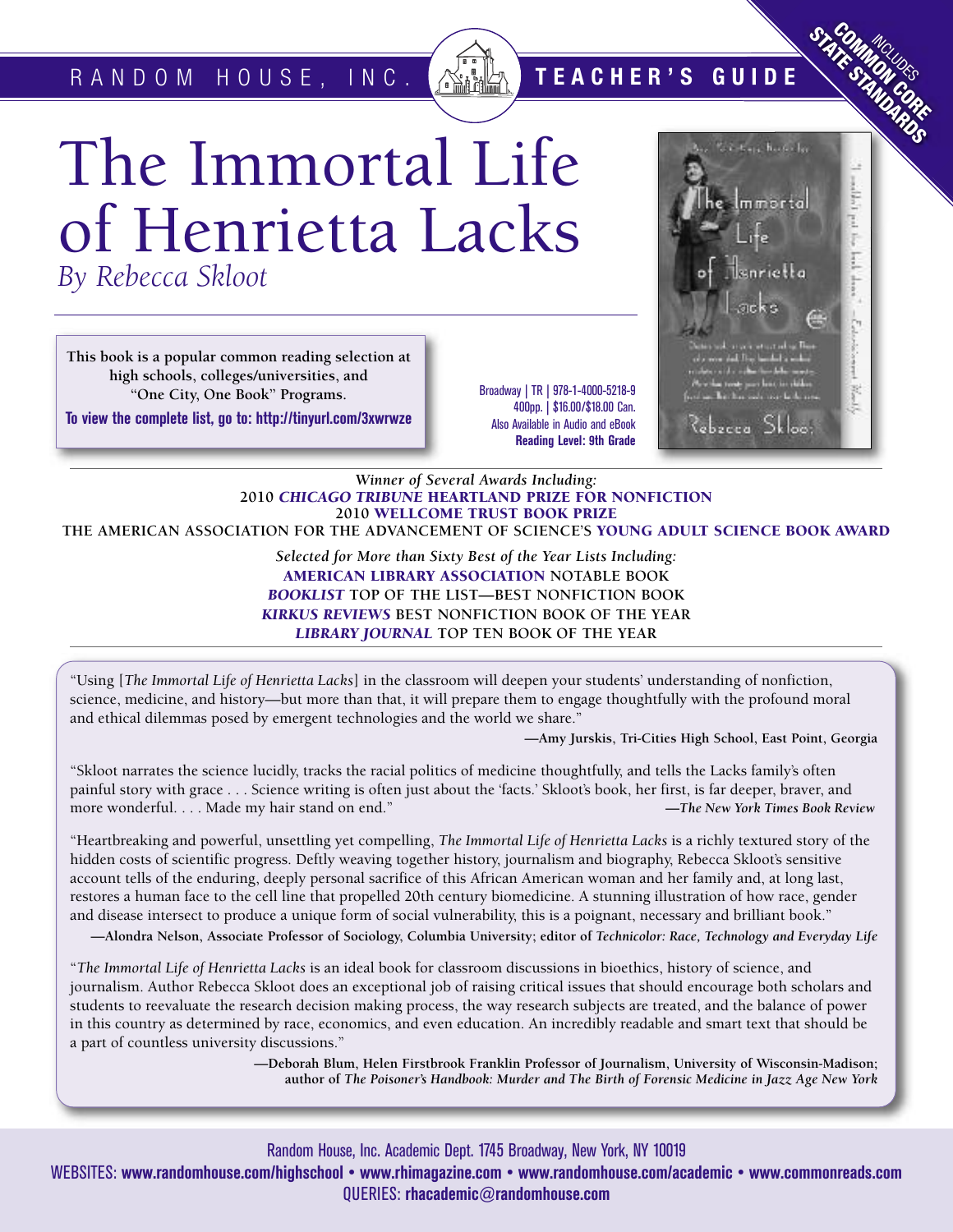### about the book

In 1950, Henrietta Lacks, a young mother of five children, entered the colored ward of The Johns Hopkins Hospital to begin treatment for an extremely aggressive strain of cervical cancer. As she lay on the operating table, a sample of her cancerous cervical tissue was taken without her knowledge or consent and given to Dr. George Gey, the head of tissue research. Gey was conducting experiments in an attempt to create an immortal line of human cells that could be used in medical research. Those cells, he hoped, would allow scientists to unlock the mysteries of cancer, and eventually lead to a cure for the disease. Until this point, all of Gey's attempts to grow a human cell line had ended in failure, but Henrietta's cells were different: they never died.

Less than a year after her initial diagnosis, Henrietta succumbed to the ravages of cancer and was buried in an unmarked grave on her family's land. She was just thirty-one years old. Her family had no idea that part of her was still alive, growing vigorously in laboratories—first at Johns Hopkins, and eventually all over the world.

Thirty-seven years after Henrietta's death, sixteen-year-old Rebecca Skloot was a high school student sitting in a biology class when her instructor mentioned that HeLa, the first immortal human cell line ever grown in culture, had been taken from an African American woman named Henrietta Lacks. His casual remark sparked Skloot's interest, and led to a research project that would take over a decade to complete. Her investigation of the true story behind HeLa eventually led her to form significant––and in some cases, lifechanging––relationships with the surviving members of the Lacks family, especially Henrietta's daughter, Deborah.

In telling Henrietta's story, Skloot draws from primary sources and personal interviews to provide insightful narrative accounts of Henrietta's childhood, young adulthood, diagnosis, illness, and tragic death. She also explores the birth and life of the immortal cell line HeLa, and shows how research involving HeLa has changed the landscape of medical research, leading to not only scientific and medical breakthroughs, but also new and evolving policies concerning the rights of patients and research subjects.

As the story of HeLa unfolds, so does the story of Henrietta's surviving children, who for two decades were unaware of the existence of their mother's cells—and the multimilliondollar industry that developed around the production and use of HeLa. Central to this narrative is the relationship between Skloot and Deborah. As Skloot tenaciously worked to gain Deborah's trust, Deborah struggled to understand what had happened to her mother and her mother's cells. The result of their relationship is an illuminating portrait of the enduring legacy of Henrietta's life, death, and immortality.



### • about the author

**REBECCA SKLOOT** is an award-winning science writer whose articles have appeared in T*he New York Times Magazine; O, The Oprah Magazine; Discover; Prevention; Glamour*; and others. She has worked as a correspondent for NPR's *Radiolab* and PBS's *NOVA scienceNOW,* and is a contributing editor at *Popular Science* magazine and guest editor of *The Best American Science Writing 2011*. Her work has been anthologized in several collections, including *The Best Creative Nonfiction*. She is a former vice president of the National Book Critics Circle, and has taught creative nonfiction and science journalism at the University of Memphis, the University of Pittsburgh, and New York University. She lives in Chicago. *The Immortal Life of Henrietta Lacks* is her first book. It is being translated into more than twenty languages and adapted into an HBO film produced by Oprah Winfrey and Alan Ball. She is the Founder and President of the Henrietta Lacks Foundation. For more information, visit her website at **RebeccaSkloot.com**, where you'll find links to follow her on Twitter and Facebook.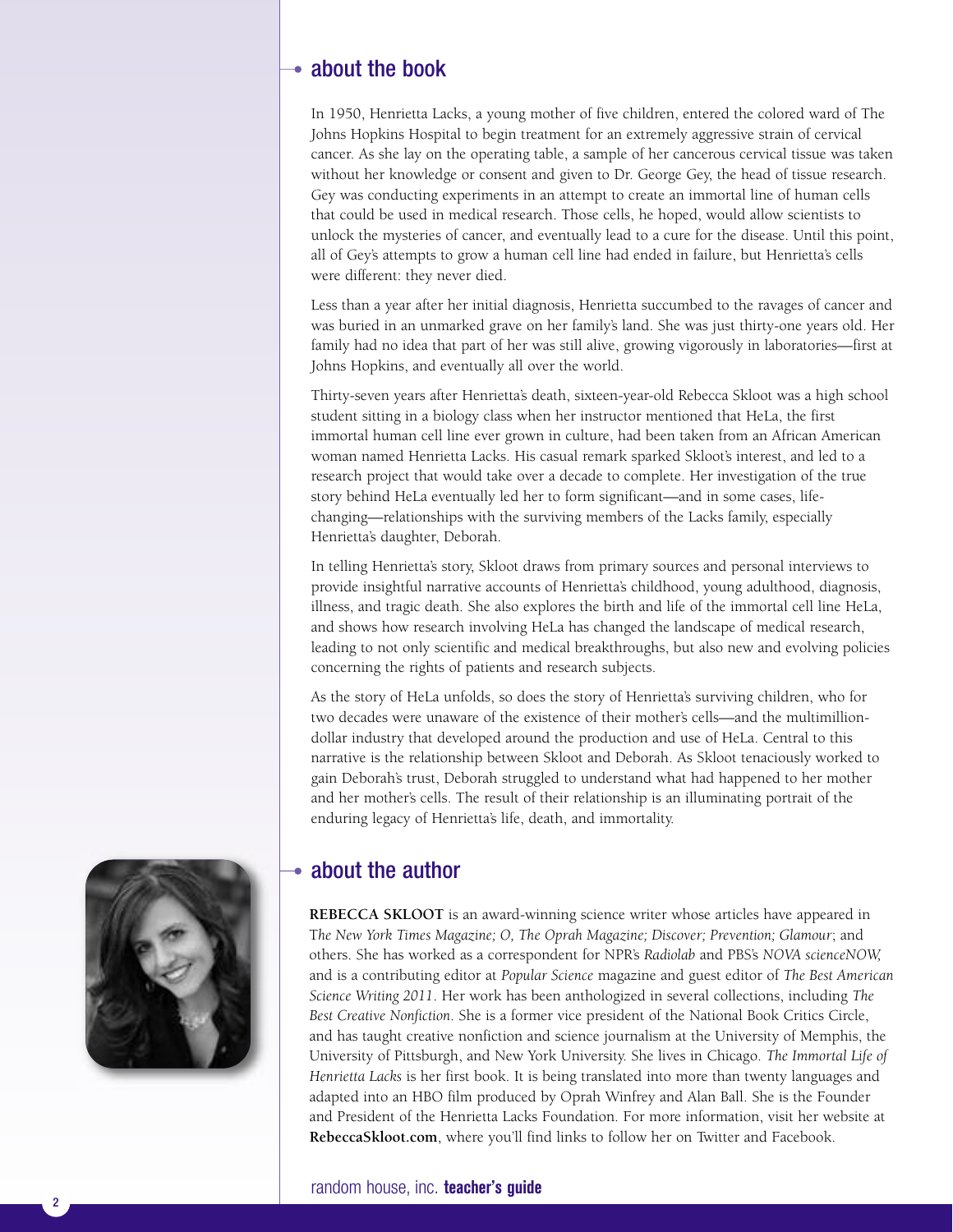### $\rightarrow$  about the guide

*The Immortal Life of Henrietta Lacks* contains three main narratives, each with unique applications to the disciplines of language arts, history, and science. As a result, this guide is structured to provide discussion and writing activities that will engage students in researching, reading, and writing across the curriculum.

*Guided Reading and Discussion Questions* are provided for each chapter. These questions encourage students to engage in a close reading of the text, prompting them to clarify or infer meaning and to pause to examine not only *what* is written, but *how* it is written. *Writing Prompts* are thematic and organized in sections that may be of special interest to the disciplines of language arts, social studies, and science. These prompts guide students toward an in-depth analysis of the themes and issues central to the story of Henrietta Lacks, and several may promote outside reading or research. Teachers are encouraged to adapt some of the prompts for use in debates or Socratic seminars. The questions in the final section, *Topics for Further Discussion*, require students to expand their thinking and engage in significant research activities related to subjects or issues raised in the book. Many of these topics could be easily applied to group projects.

There are many excellent multimedia resources related to this book available on the author's website at RebeccaSkloot.com. Links to several radio productions and podcasts are provided at the end of the guide. Teachers are strongly encouraged to share the *Radiolab* episode with their students, as it includes audio recordings that the author taped while researching the book, and illuminates several key scenes from the book.

### before you read

Point out the differences between the genres of historical fiction and nonfiction. Define "creative nonfiction," a genre in which all facts are accurate and verifiable, but presented in a creative way that emphasizes storytelling through the use of scenes, dialogue, and other techniques more often found in fiction. Discuss the differences between creative nonfiction and traditional journalism. Discuss the methods by which a nonfiction writer is able to recreate dialogue and recount descriptions of historical events and locations. Direct students to carefully examine the endnotes and foreword of the book, and discuss the specific steps and sources that the author used to ensure that the narrative account of Henrietta's life is factual and accurate.

As a writing assignment, have students practice writing completely factual and objective narrative descriptions of historical locations or figures based on primary source documents such as photographs, eyewitness accounts, testimonies, and public records.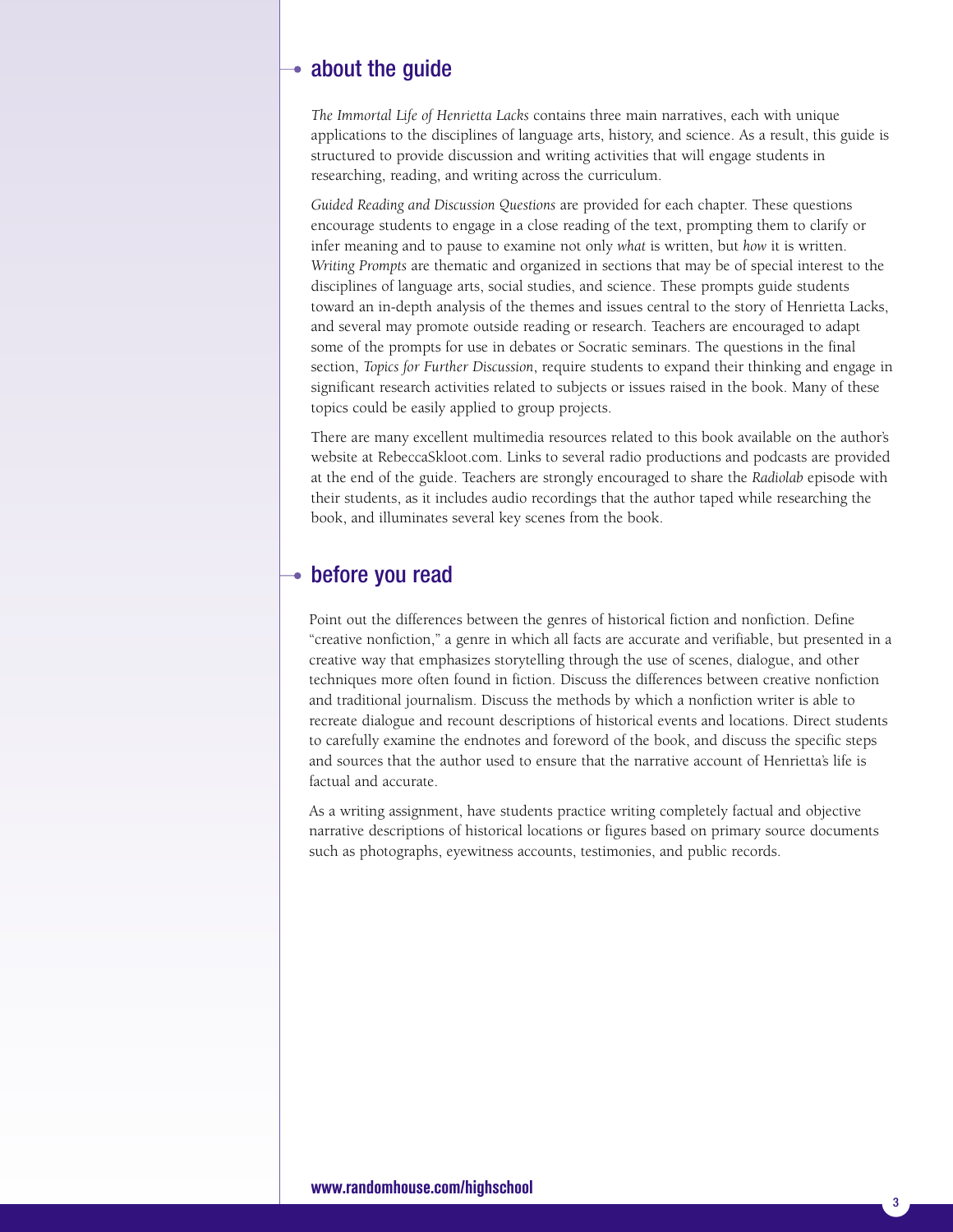### $\rightarrow$  guided reading and discussion questions

### **Prologue: The Woman in the Photograph**

- 1. The author uses several similes to describe cells. What simile does she use to describe the way a cell looks? What simile does she use to explain the functions of the different parts of a cell? What do these similes suggest about biology?
- 2. What is mitosis? What beneficial biological processes involve mitosis?
- 3. What simile does Donald Defler use to describe mitosis?
- 4. What happens when there is a mistake during the process of mitosis?
- 5. According to Defler, how important was the discovery of HeLa cells?
- 6. As a high school student, Skloot began researching HeLa cells to find out more about Henrietta Lacks. Examine pages 5 and 6 and write down each step that Skloot took to begin her research.

#### **Chapter One: The Exam**

- 1. How long did Henrietta wait between first telling her girlfriends that "something didn't feel right" and going to the doctor?
- 2. Why does Sadie think Henrietta hesitated before seeing a doctor?
- 3. What did Henrietta's first doctor assume the source of the lump on Henrietta's cervix was? What stereotype or bias might this assumption be based upon?
- 4. Why did David Lacks take Henrietta to the public wards at Johns Hopkins instead of a closer hospital?
- 5. Explain what the Jim Crow laws were.
- 6. Who was Henrietta's gynecologist?
- 7. Review the notes on Henrietta's medical history found on page 16. Based on the objective details in her medical chart, what can you infer about Henrietta's life and personality?
- 8. Based on her medical chart, how would you describe Henrietta's feelings about doctors?
- 9. What did Howard Jones find "interesting" about Henrietta's medical history? What does this finding suggest about Henrietta's cancer?

#### **Chapter Two: Clover**

- 1. Why did Henrietta end up being raised by her grandfather, Tommy Lacks?
- 2. What are the connotations of the term "home-house"? What does this term suggest about the values of the Lacks family?
- 3. How was Day related to Henrietta?
- 4. Skloot uses vivid imagery and details to describe Henrietta's childhood in Clover. Locate a passage that you found particularly effective or memorable, and explain why you selected it.
- 5. Describe the relationship between Crazy Joe and Henrietta.
- 6. How old was Henrietta when she had her first child with Day?
- 7. What was different about Henrietta's second child, Elsie?

### random house, inc. **teacher's guide**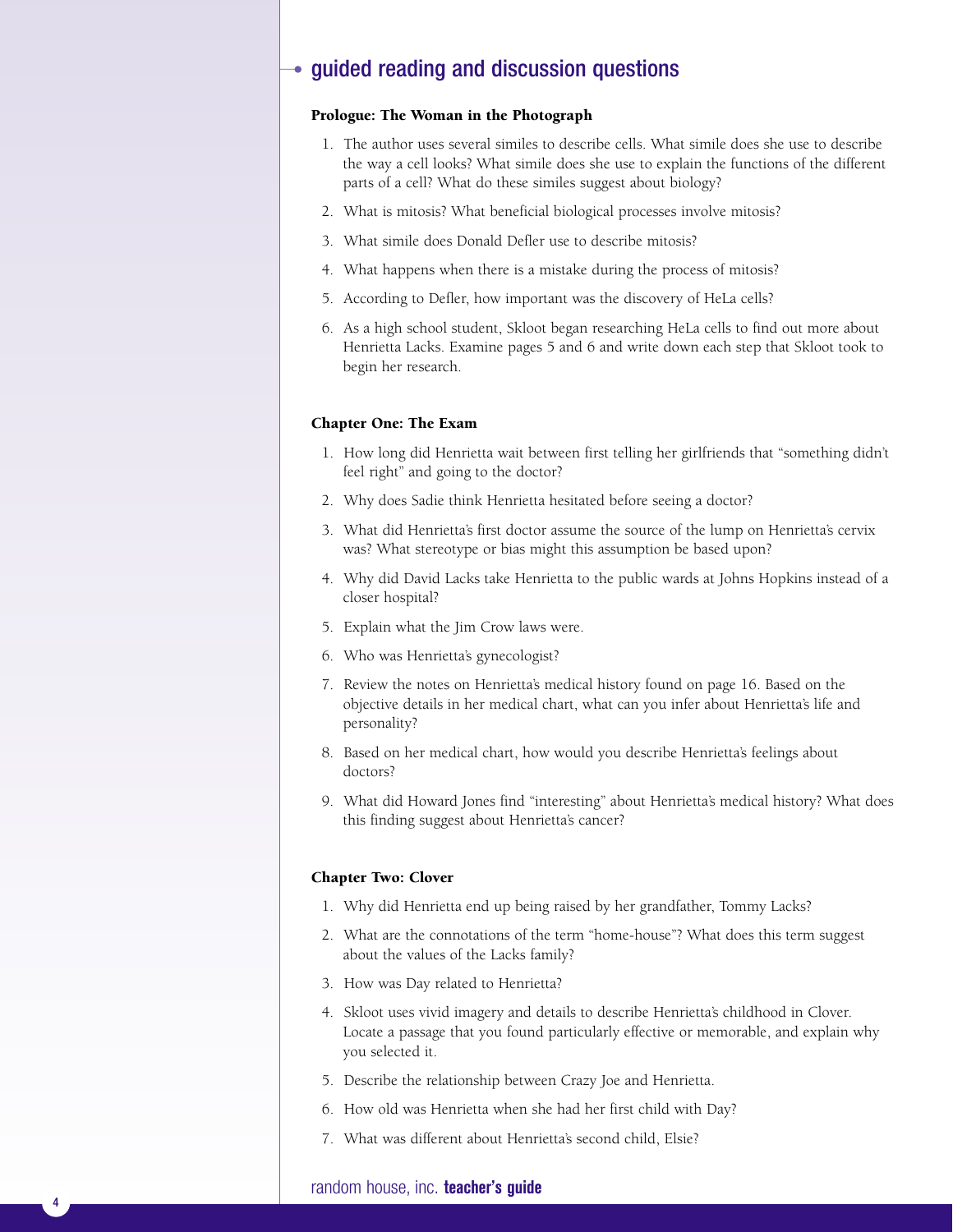- 8. Compare the medical terms describing Elsie's condition with the terms used by Henrietta's friends and family. What are the connotations of the two sets of terms?
- 9. How did Pearl Harbor change life in Turner Station?
- 10. Contrast the working conditions of black workers and white workers at the Sparrows Point Steel Mill.

#### **Chapter Three: Diagnosis and Treatment**

- 1. How are different types of cancer categorized?
- 2. Summarize Dr. TeLinde's position in the debate over the treatment of cervical cancer.
- 3. Explain how the development of the Pap smear improved the survival rate of women diagnosed with cervical cancer.
- 4. How did doctors justify using patients in public hospital wards as medical research subjects without obtaining their consent or offering them financial compensation? Do you agree or disagree with their reasoning? Explain your answer.
- 5. How did TeLinde hope to prove that his hypothesis about cervical cancer was correct?
- 6. What was George Gey's position at Johns Hopkins?
- 7. Explain what an immortal cell line is.
- 8. Explain how TeLinde and Gey's relationship led to Gey obtaining a tissue sample from Henrietta's tumor.
- 9. Analyze the consent statement that Henrietta signed on page 31. Based on this statement, do you believe TeLinde and Guy had the right to obtain a sample from her cervix to use in their research?
- 10. Do you think Henrietta would have given explicit consent to have a tissue sample used in medical research if she had been asked? Do you think she would have understood what was being asked of her? Explain your answers.
- 11. Were cells taken only from black patients? Were black patients generally treated differently from white patients in the early 1950s? Explain your answers.

### **Chapter Four: The Birth of HeLa**

- 1. Summarize the main obstacles Gey and his assistants faced in their effort to grow cells.
- 2. Where did the name "HeLa" come from?
- 3. Based on the descriptions of Gey found on pages 38–39, offer three adjectives that best describe his personality.
- 4. Explain how Gey's roller-tube culturing technique works.
- 5. What happened to the HeLa cells that Mary cultured?
- 6. Gey chose to give away samples of HeLa to his colleagues almost immediately. Do you think this was a good decision? Explain your answer.
- 7. Once HeLa started growing, was Henrietta informed that her cells were being used in Gey's research?
- 8. What is the implication of the author's decision to use the term "birth" to describe the initial growth of HeLa cells?

### **www.randomhouse.com/highschool**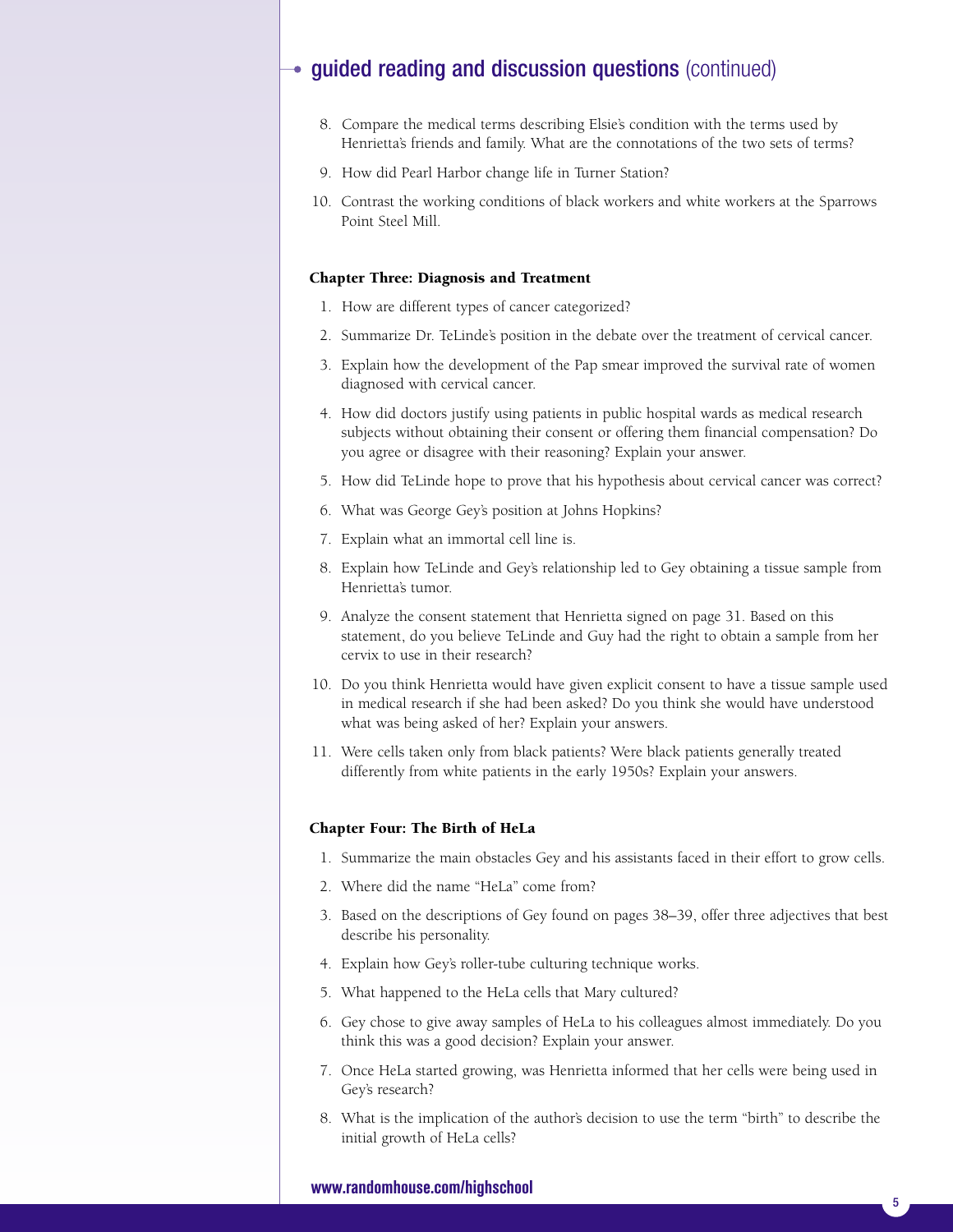### **Chapter Five: "Blackness Be Spreadin All Inside"**

- 1. After her diagnosis and treatment, how did Henrietta behave? What can you infer about her personality based on this behavior?
- 2. According to Ethel's cousins, why did she dislike Henrietta?
- 3. What was Elsie's early life like?
- 4. Why did Henrietta and David (Day) Lacks decide to place Elsie in the Hospital for the Negro Insane?
- 5. What specific details let the reader know that sending Elsie away was difficult for Henrietta?
- 6. Why do you think Henrietta initially chose not to tell people about her cancer diagnosis? What does this decision suggest about Henrietta's personality?
- 7. What important information did Henrietta's doctor fail to give her before starting her cancer treatment? How did she react when this information was eventually shared with her?

#### **Chapter Six: "Lady's On the Phone"**

- 1. Explain who Roland Pattillo is. How is he connected to both Henrietta Lacks and George Gey?
- 2. Paraphrase the information on page 50 describing the Tuskegee Syphilis Study.
- 3. What do the Tuskegee Syphilis Study and the Mississippi Appendectomies suggest about the history of African Americans and medicine?
- 4. Why do you think Pattillo agreed to help Skloot contact Henrietta's family?
- 5. What does Pattillo tell Skloot about Elsie Lacks?
- 6. How does Deborah Lacks initially respond to Skloot's request for information?
- 7. What questions does Deborah have about her mother?
- 8. How does Day initially respond to Skloot's request for information?

#### **Chapter Seven: The Death and Life of Cell Culture**

- 1. What did Gey hope to accomplish with HeLa cells?
- 2. What did HeLa allow scientists to do for the first time?
- 3. Who was Alexis Carrel? Why did he win the Nobel Prize?
- 4. How did the media react to Carrel's announcement that he had grown immortal chicken heart cells?
- 5. What controversial beliefs did Carrell have?
- 6. Give an example of propaganda that was used to fuel the public's fear and distrust of tissue culture.
- 7. What details suggest that Carrel's claims about the immortal cell line were not scientifically sound?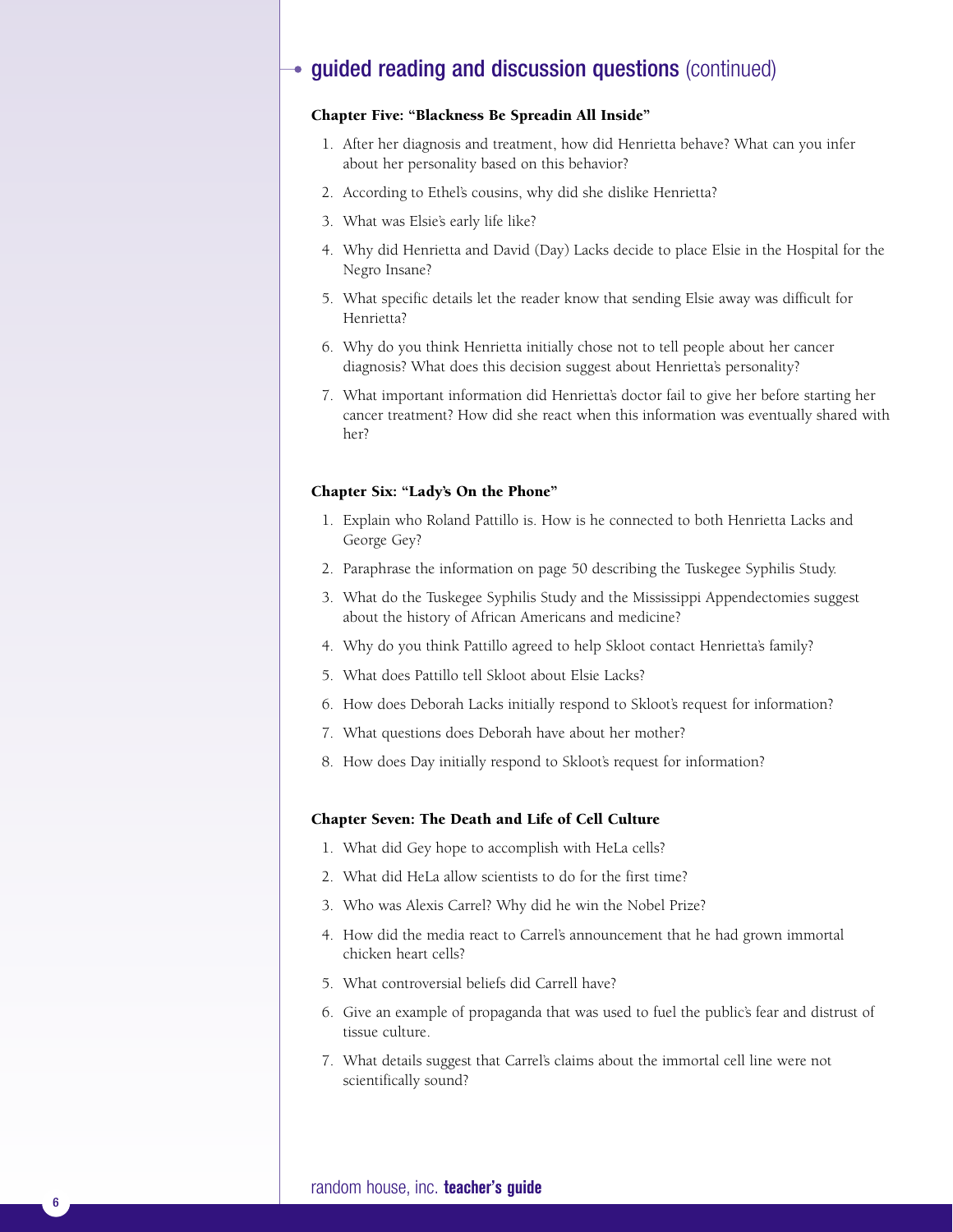### **Chapter Eight: "A Miserable Specimen"**

- 1. After her initial round of treatment, what did Henrietta's doctors assume about the effectiveness of the radium therapy?
- 2. How did her doctors react to Henrietta's intuitive conviction that the cancer was spreading inside of her?
- 3. In your own words, explain the paradox "benevolent deception."
- 4. When did the doctors realize that Henrietta had been correct about the growth of her cancer?
- 5. What objective details suggest that Henrietta was in extreme pain at this point in her illness?
- 6. What objective details suggest that Henrietta was a devoted and loving mother?
- 7. What does the use of the term "a miserable specimen" by Henrietta's doctors reveal about their attitude toward her?
- 8. While most accounts suggest that Henrietta never met George Gey or knew about HeLa, Laure Aurelian says that Gey recounted meeting with Henrietta before her death. Do you find this story believable? Use specific facts about Henrietta, Gey, and/or medical practice in the 1950s to support your opinion.
- 9. If Gey did speak to Henrietta just before she died, do you think she would have understood what immortal cells were? Explain your answer.

#### **Chapter Nine: Turner Station**

- 1. How does Skloot proceed with her research when it becomes clear that Sonny Lacks is not going to meet with her?
- 2. Compare and contrast the Turner Station that Skloot visited in 1999 with the Turner Station that Henrietta experienced as a young woman.
- 3. What does the fact that the town still has "more than ten churches" suggest about the people in Turner Station?
- 4. Who is Courtney "Mama" Speed, and how is she connected to Henrietta Lacks?
- 5. What subjective conclusions can you make about Mama Speed based on the objective details on page 72?
- 6. Make a prediction based on the foreshadowing regarding Mr. Cofield. What do you think Cofield did?
- 7. What does Skloot realize after watching the BBC documentary about HeLa?

### **Chapter Ten: The Other Side of the Tracks**

- 1. Explain the meaning of the idiom "the other side of the tracks."
- 2. What do the names of the creek and the river suggest about life in Lacks Town?
- 3. How was Cootie related to Henrietta?
- 4. What illness did Cootie have as a child?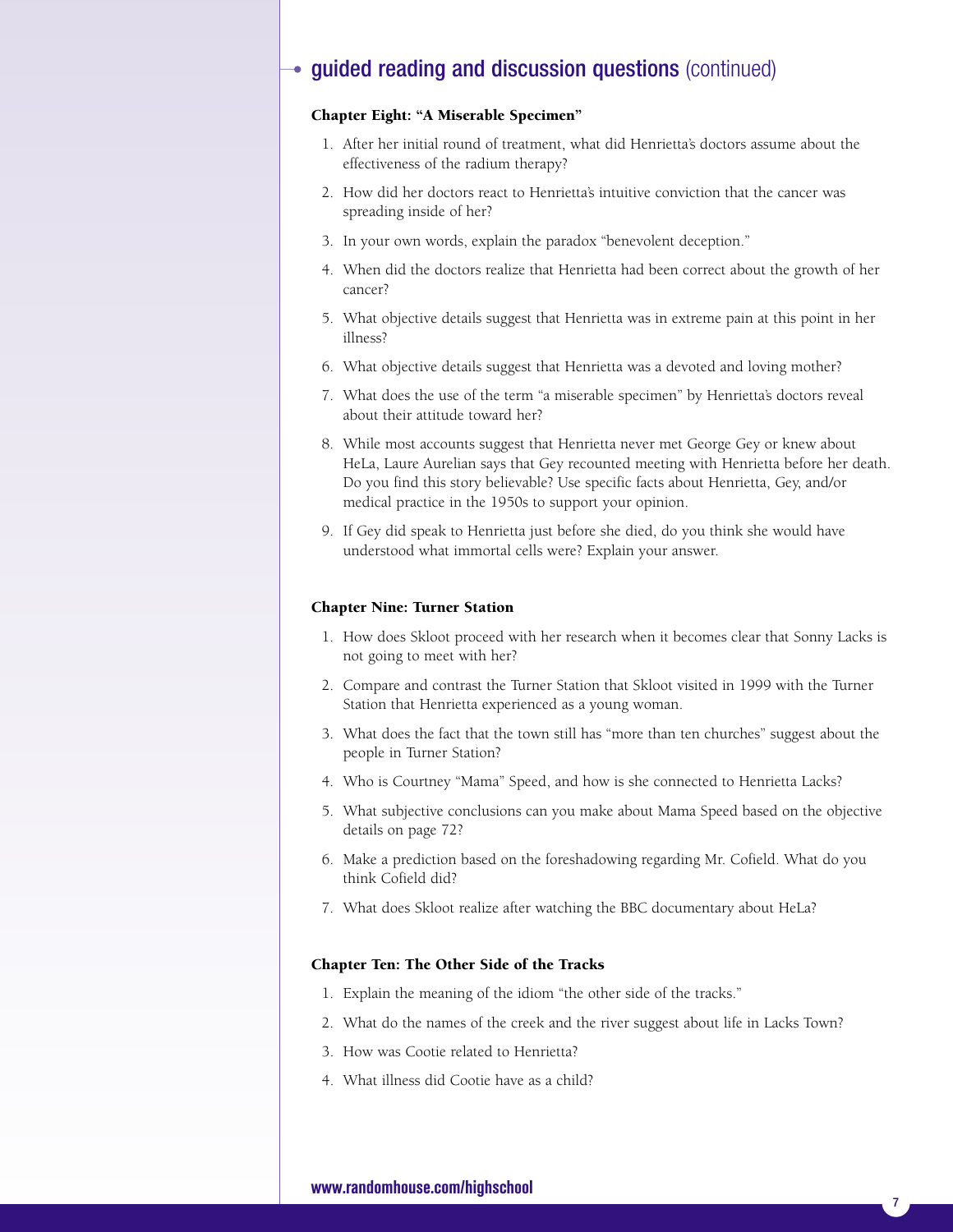- 5. Cootie seems to know and understand a little bit about HeLa cells, but he believes that Henrietta's spirit is still present in her cells. What does Cootie think about the reason that HeLa cells were used to develop a polio vaccine?
- 6. Where does Cootie think Henrietta's cancer came from?

### **Chapter Eleven: "The Devil of Pain Itself"**

- 1. Describe the progression of Henrietta's cancer in the eight months between her diagnosis and her death.
- 2. Why did doctors stop giving Henrietta blood transfusions?
- 3. What did Henrietta's friends and family do when they found out that she needed blood? Why do you think they were willing to sacrifice to help her?
- 4. What was Henrietta's final request? What does this request tell you about her?

#### **Chapter Twelve: The Storm**

- 1. Why did Henrietta's doctors need to ask for her family's permission to remove tissue samples after her death? How did Day initially respond to their request?
- 2. What made Day change his mind and allow the autopsy?
- 3. What did Mary, Gey's assistant, realize when she saw Henrietta's painted toenails? How was the timing of this realization ironic?
- 4. What happened when the family started to bury Henrietta's body?
- 5. Henrietta's cousin says that Henrietta "was tryin' to tell us somethin' with that storm." What do you think she could have been trying to say?

#### **Chapter Thirteen: The HeLa Factory**

- 1. Explain how a neutralization test is used to determine a vaccine's efficacy.
- 2. What unusual characteristics of HeLa cells made them ideal for use in the polio vaccine trials?
- 3. Why did the Tuskegee Institute become involved in the mass production of HeLa cells? Describe the depth of the Institute's involvement.
- 4. Explain the inherent irony of the fact that the Tuskegee HeLa production lab was operating at the same time that the infamous syphilis study was being conducted. What does the juxtaposition of these two projects reveal about race relations in the early 1950s?
- 5. Paraphrase the explanation of how a virus reproduces found on page 97. Why did the fact that HeLa cells are malignant make them particularly useful in the study of viruses?
- 6. Why was the development of methods of freezing cells an important scientific breakthrough?
- 7. Why is standardization important in scientific research?
- 8. Why did scientists want to be able to clone cells for research?
- 9. Explain the contribution that HeLa made to the emerging field of genetics.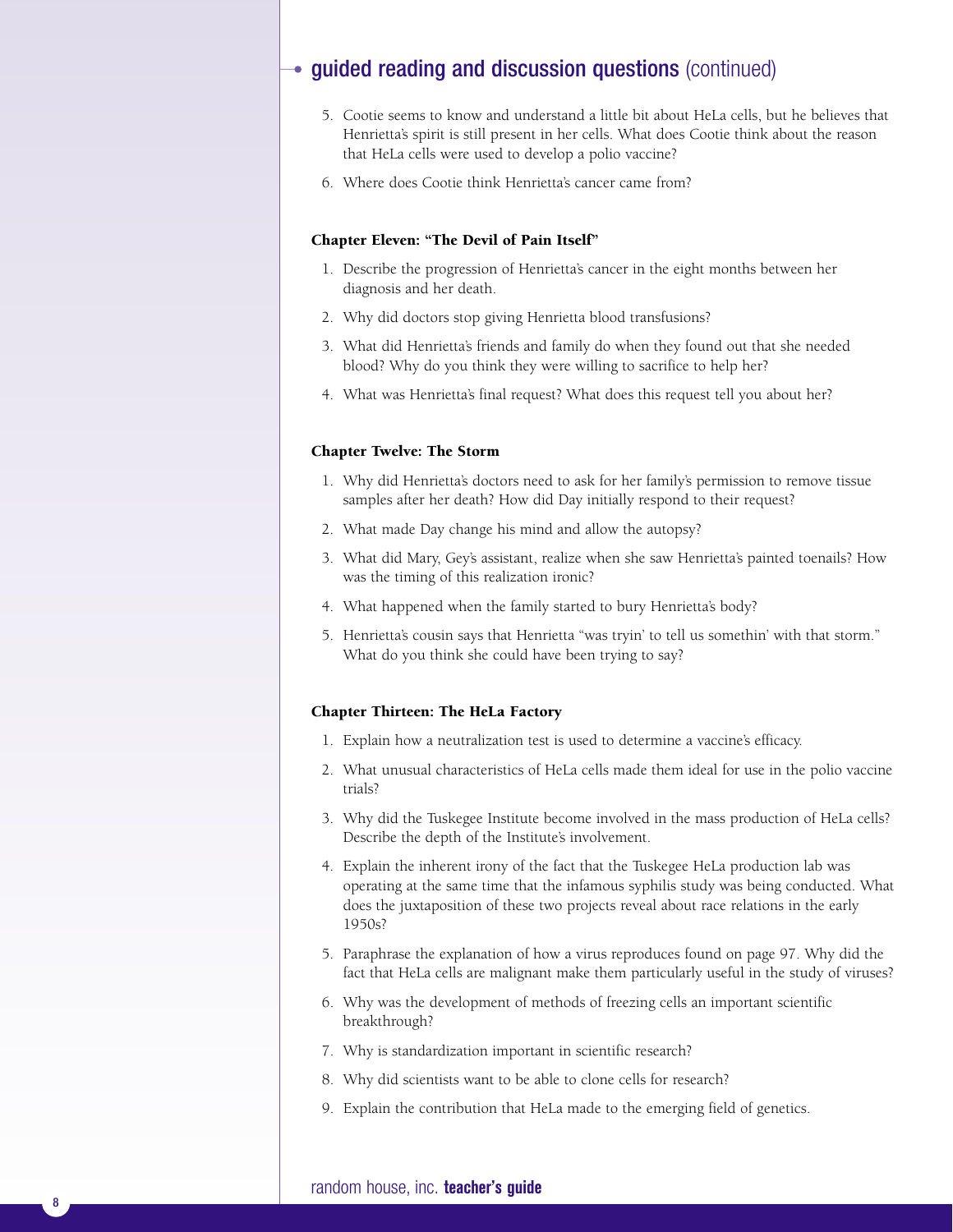- 10. Describe the role Microbiological Associates played in the development of the field of cell culture, and the industry of selling HeLa cells and other human biological materials.
- 11. Who profited monetarily from the sale of HeLa cells and other human biological materials?
- 12. Do you agree with Pomerant's suggestion that Gey should have "finished his own research" before releasing HeLa to the general public?
- 13. In what ways, if any, did Gey personally profit from the development of HeLa?

### **Chapter Fourteen: Helen Lane**

- 1. How soon after Henrietta's death did the media attempt to write about her?
- 2. What reasons did Berg give for wanting information about the woman whose cells were used to grow HeLa?
- 3. How did TeLinde, Gey, and others at Johns Hopkins respond to Berg's request? Why did they respond this way?
- 4. Summarize the various factual errors that appeared in the stories about HeLa.
- 5. Why didn't Henrietta's family know that her cells were still alive?
- 6. In what specific ways do you think that learning of HeLa soon after Henrietta's death might have changed her family members' lives?

### **Chapter Fifteen: "Too Young to Remember"**

- 1. How old were Henrietta's oldest (Lawrence) and youngest (Joe) children when their mother died?
- 2. What reason did Ethel and Galen give for moving in with Day after Henrietta's death?
- 3. What did some family members think was the real reason Ethel moved in?
- 4. Describe the abuse that Joe suffered under Ethel's care. How did this abuse affect him?
- 5. Describe Deborah's childhood. What challenges did she have to overcome?
- 6. What questions did Deborah have about her mother and sister? Why do you think no one told her very much about them?

#### **Chapter Sixteen: "Spending Eternity in the Same Place"**

- 1. Describe Skloot's visit to the Lacks family cemetery. What impact does her use of imagery have on you as a reader?
- 2. According to Henrietta's cousin Cliff, what is "beautiful" about the idea of "slaveowning white Lackses being buried under their black kin"?
- 3. How are the white and black Lackses related? Who are their common ancestors?
- 4. How did Henrietta's family acquire the land that became known as Lacks Town?
- 5. Compare and contrast the different attitudes the white and black Lacks family members held about race.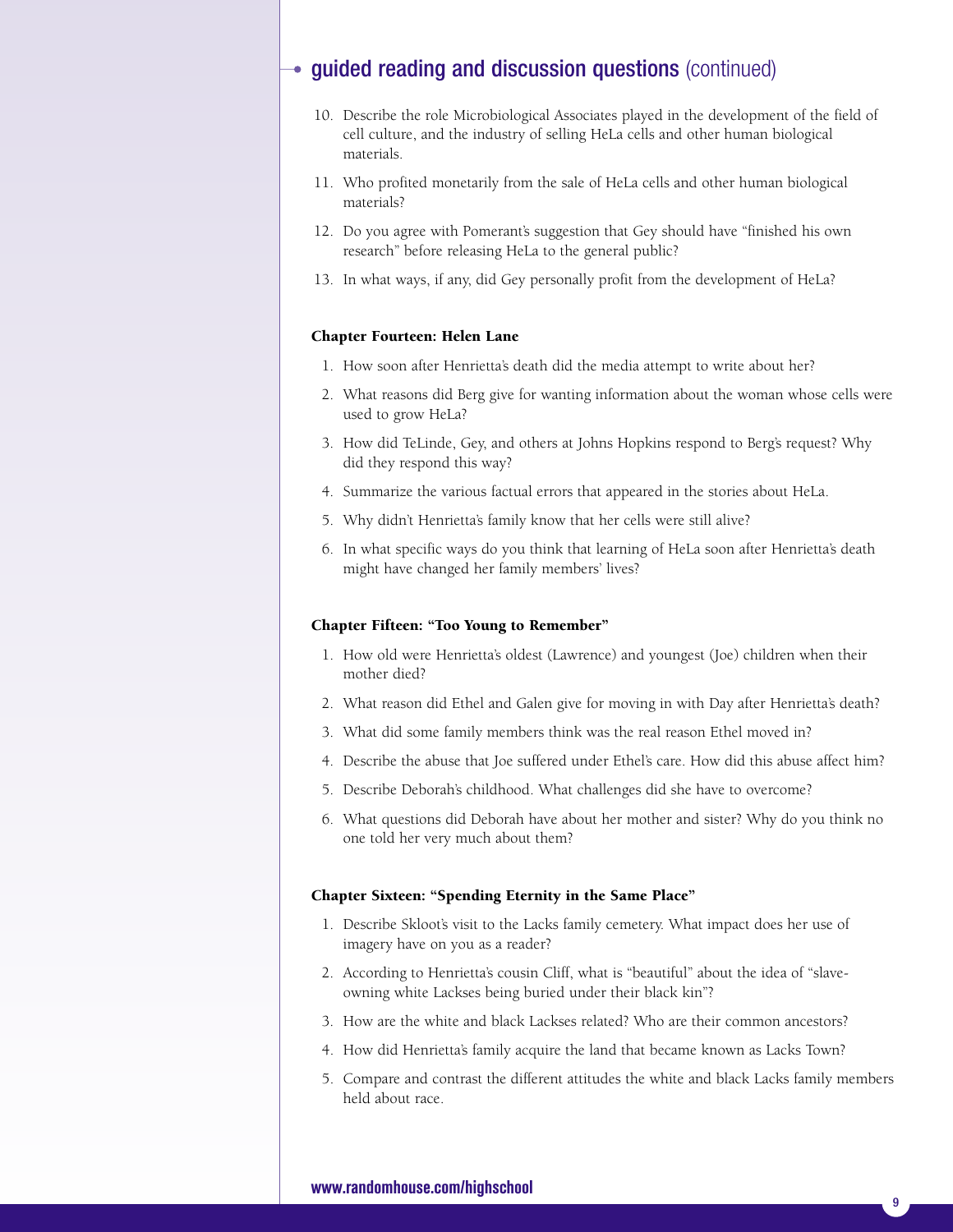### **Chapter Seventeen: Illegal, Immoral, and Deplorable**

- 1. What was Chester Southam concerned that HeLa cells might do?
- 2. Describe the experiment that Southam developed to test his hypothesis about HeLa.
- 3. Who were the test subjects in Southam's first study? Were they informed about the research and its risks?
- 4. What was the result of Southam's first research study? Based on these results, did his hypothesis appear to be correct?
- 5. Where did Southam find test subjects for his second research study?
- 6. Based on the results of the second study, what two things did Southam believe that injections of HeLa cells might be able to do?
- 7. How did Southam justify his decision to inject HeLa cells into patients without their knowledge or consent?
- 8. What does the term "informed consent" mean?
- 9. Why, specifically, did the Jewish doctors at the Jewish Chronic Disease Hospital object to Southam's cancer study?
- 10. What is the purpose of the Nuremberg Code? What events led to it being developed?
- 11. According to State Attorney General Louis Lefkowitz, what do people have an "inalienable" right to?
- 12. What was the result of the legal action taken against Southam and Mandel?
- 13. Explain how the action against Southam and Mandel led to the development of informed consent forms as a standard medical practice.

#### **Chapter Eighteen: "Strangest Hybrid"**

- 1. Summarize the various ways that HeLa was used in the space program.
- 2. What disturbing discovery did scientists make about the way HeLa responded in orbit?
- 3. Why did a committee of scientists form the American Type Culture Collection (ATCC)?
- 4. Explain what happens during somatic cell fusion.
- 5. Why did scientists want to fuse human and animal cells?
- 6. What scientific discoveries were made possible as a result of fused hybrid cells?
- 7. How did the public respond to the idea of cell hybrids? In what specific ways did the media influence the public's perception of cell hybrids?

#### **Chapter Nineteen: "The Most Critical Time on This Earth is Now"**

- 1. How did Bobette respond to Deborah's pregnancy?
- 2. How was Joe's life different from his brothers' lives? What do you think caused this difference?
- 3. What crime did Joe commit?
- 4. How did Day, Sonny, and Lawrence respond to Joe's crime? What did they want Joe to do?
- 5. Why do you think Joe turned himself in to the police?

### random house, inc. **teacher's guide**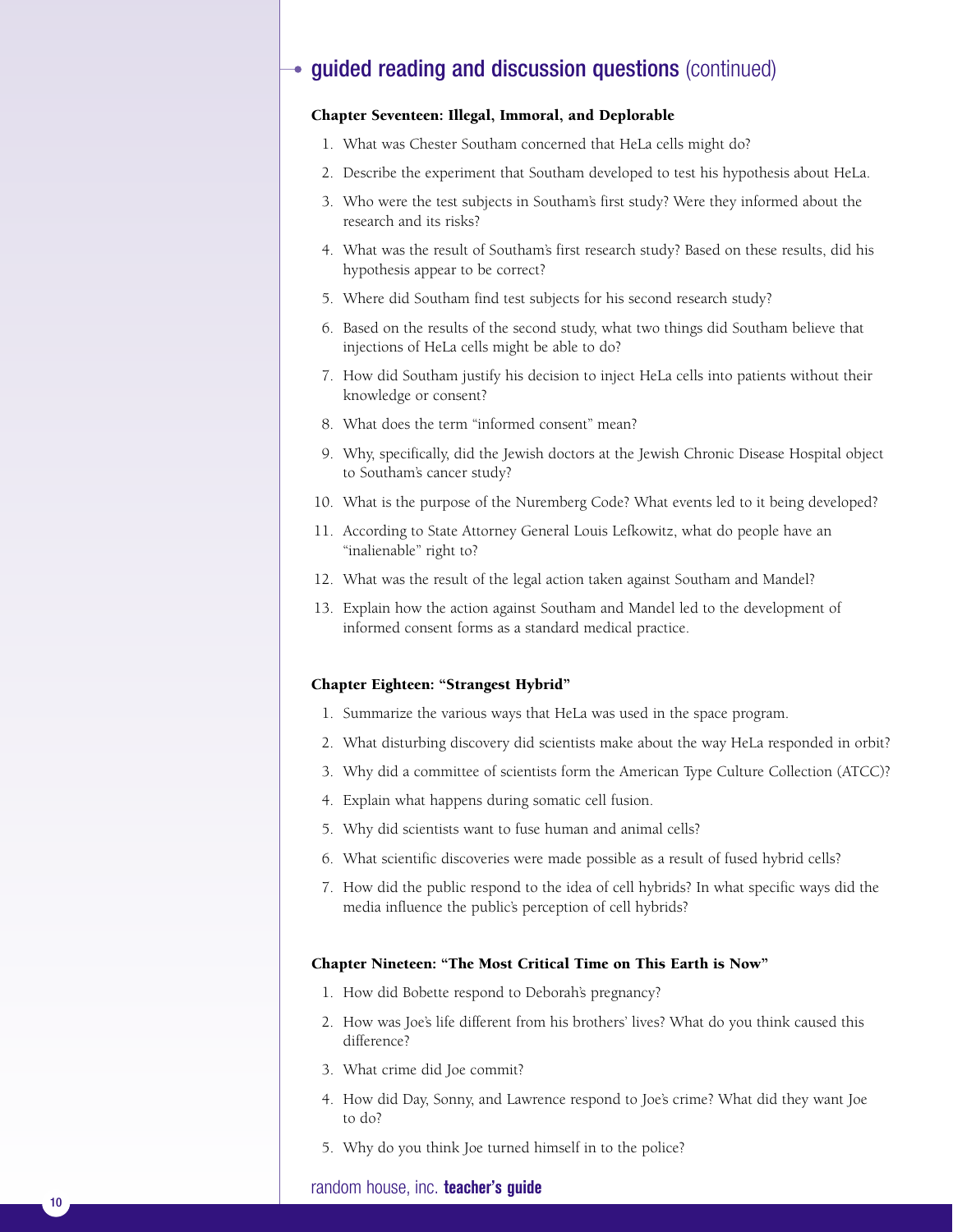- 6. Analyze the note that Joe wrote to the judge. What does it tell you about Joe's personality and background?
- 7. What was the lawyer's main argument in Joe's defense?
- 8. How did prison change Joe?
- 9. Describe Deborah and Cheetah's marriage.
- 10. Why didn't Deborah go through with her plan to kill Cheetah? What did she do instead?

#### **Chapter Twenty: The HeLa Bomb**

- 1. Explain the meaning of the idiomatic expression "to drop a bomb."
- 2. What did Stanley Gartler discover about eighteen of the most commonly used cell cultures?
- 3. How was Gartler able to link the contamination problem to HeLa?
- 4. What unique abilities did HeLa have that allowed it to contaminate cultures without researchers being aware that contamination had occurred?
- 5. Why would HeLa contamination be a problem for researchers?
- 6. What is "spontaneous transformation"? What did Gartler suggest about spontaneous transformation?
- 7. How did the scientific community respond to Gartler's theory about HeLa contamination?

#### **Chapter Twenty-One: Night Doctors**

- 1. What does the author's choice of descriptive details reveal to the reader about her impression of Sonny Lacks?
- 2. Explain the connection that Sonny makes between his mother's personality and the ways he believes HeLa cells have been used.
- 3. Sonny and Lawrence repeat the refrain "That's a miracle," when discussing the scientific advances made possible by their mother's cells. What does this refrain suggest about their worldview and values?
- 4. The description "His light brown face had grown tough with age, cracked but soft, like a pair of well-worn work boots," conveys a strong impression of Day Lacks. What does it suggest about his life and personality?
- 5. Give an example of indirect characterization that reveals that the Lacks family distrusts doctors.
- 6. What do the Lackses believe Johns Hopkins did to black people?
- 7. What are "night doctors?" Where did the term originate and why? What do the Lackses believe "night doctors" do? Is their belief based on real events? Explain your answer.
- 8. Why did Johns Hopkins start a medical school and hospital in a poor black neighborhood? What purpose was the school/hospital intended to serve?
- 9. What does the 1969 Johns Hopkins study reveal about the researcher's attitude and assumptions about race?

### **www.randomhouse.com/highschool**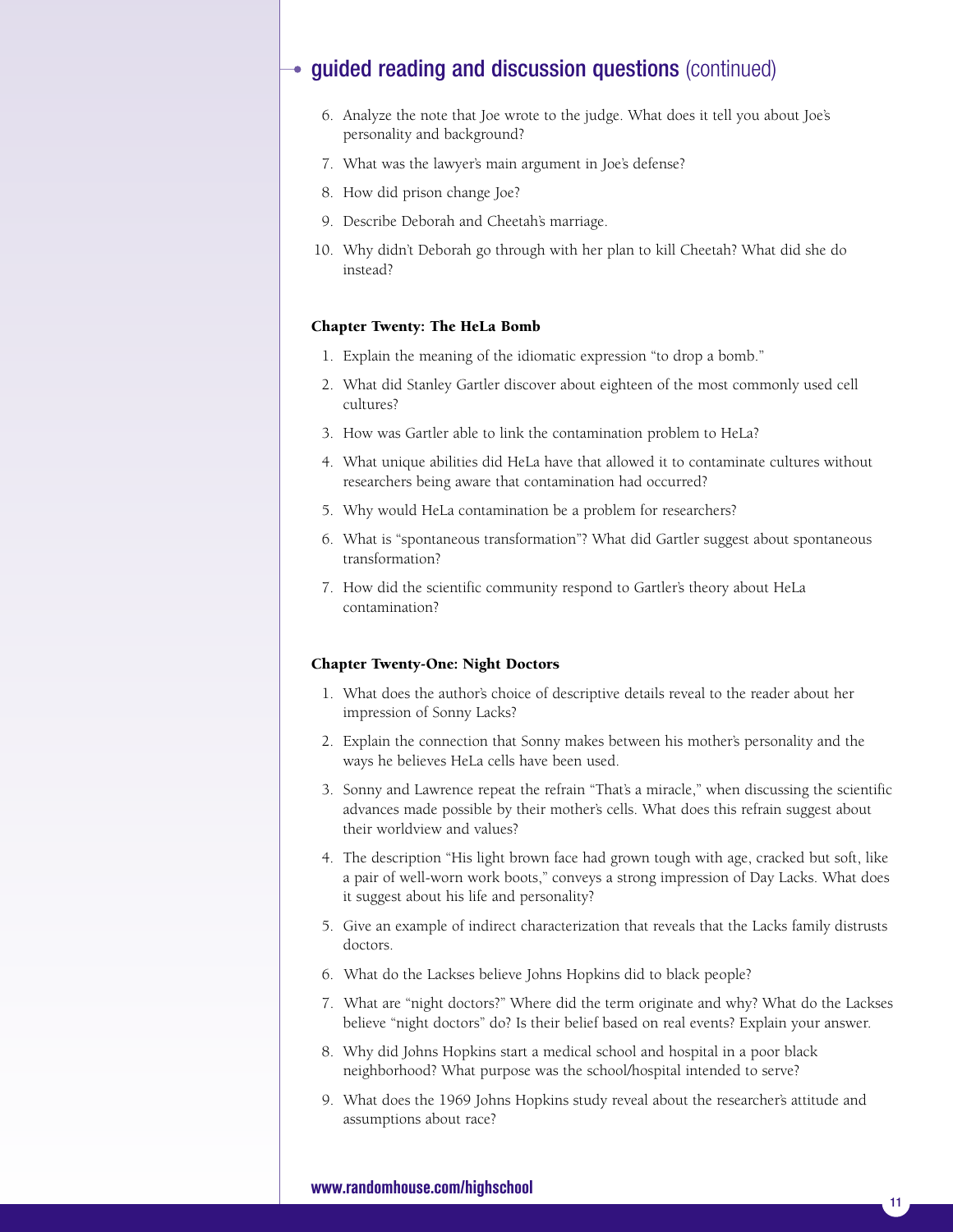- 10. Why is the fact that the Lacks family cannot get health insurance an example of irony?
- 11. What is the Lacks family's biggest complaint about the way they have been treated by Johns Hopkins and Dr. Gey?

#### **Chapter Twenty-Two: "The Fame She So Richly Deserves"**

- 1. What type of cancer was George Gey diagnosed with?
- 2. What specific request did Gey make prior to going into surgery? Why didn't his surgeons honor his request?
- 3. After finding out that his cancer was terminal, what reason did Gey give for his decision to offer himself as a research subject?
- 4. Did Gey benefit or profit in any way from his participation in the research studies?
- 5. Do Gey's attitude and actions after his own diagnosis of terminal cancer change your opinion of him? Explain your answer.
- 6. What did Howard Jones realize when he reviewed Henrietta's medical records?
- 7. What was the purpose of President Nixon's National Cancer Act?
- 8. Explain how Henrietta's real name became public knowledge.
- 9. Do you agree that Henrietta should have been correctly identified in order to "give her the fame she so richly deserves," or do you think her anonymity should have been protected? Explain your answer.

#### **Chapter Twenty-Three: "It's Alive"**

- 1. The title of this chapter contains an allusion to the classic horror movie *Frankenstein*. What does this allusion suggest about the tension between scientific discovery, and public perception and fear of such discoveries?
- 2. How did Bobette find out about HeLa?
- 3. How long had Henrietta been dead when her family found out that her cells were still alive?
- 4. Why did researchers want DNA samples from Henrietta's family?
- 5. Did researchers explain why they wanted DNA samples to the Lacks family? Did the family give informed consent for the research done on those samples?
- 6. Why did the Lacks family think the doctors were taking their blood?
- 7. From a legal standpoint, how is the fact that the doctors failed to obtain consent prior to taking blood from the Lacks family in 1973 different from their initial failure to obtain consent from Henrietta in 1951?
- 8. What were some of Deborah's fears and concerns after she found out that her mother's cells were still alive?
- 9. Why did advances in genetic research necessitate establishing the legal requirement that doctors or researchers obtain informed consent documentation prior to taking DNA samples from patients for research?
- 10. Analyze the last paragraphs of this chapter. What does Hsu's request reveal about her attitude towards the Lackses? What does Skloot reveal by ending the chapter with Hsu's request?

### random house, inc. **teacher's guide**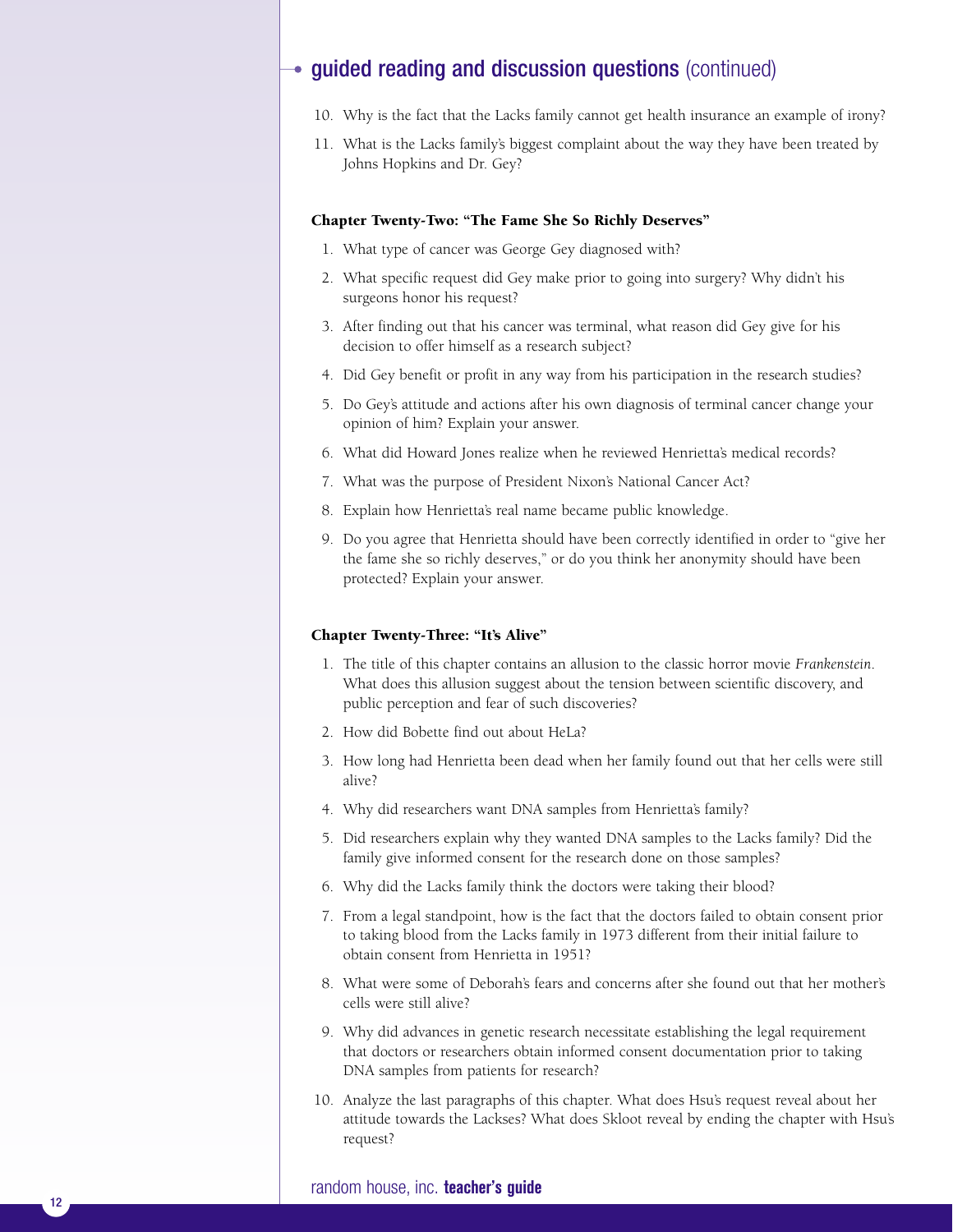### **Chapter Twenty-Four: "Least They Can Do"**

- 1. What motivated Michael Rogers to find the Lacks family?
- 2. How did Rogers discover Henrietta's real name?
- 3. Describe Rogers's interaction with the Lacks family.
- 4. Paraphrase the paragraph in Rogers's article that the Lacks family found extremely upsetting. What conclusion did they draw about George Gey and Johns Hopkins?
- 5. What facts about George Gey's life support the assertion that he never personally profited from the development of HeLa?
- 6. Explain how the sale of HeLa evolved into a business. Describe the extent to which the profits from that business are likely a direct result of the sale of HeLa cells. In what other ways do scientists, corporations, and individuals profit as a result of HeLa?
- 7. Why did Deborah begin researching her mother's cells? What effect did her research have on her?
- 8. What information about the Lackses was published by McKusick and Hsu? Why is the publication of this information troubling from an ethical and legal standpoint?
- 9. Why do you think Skloot ends this chapter with the introduction of John Moore's story?

### **Chapter Twenty-Five: "Who Told You You Could Sell My Spleen?"**

- 1. Summarize John Moore's story.
- 2. Describe the lawsuit that set a legal precedent for patenting biological "products" such as cell lines.
- 3. Why did Ted Slavin start Essential Biologicals?
- 4. Why did scientists find the Moore lawsuit deeply troubling?
- 5. Summarize the pros and cons of giving patients legal ownership of their cells.
- 6. What was the Supreme Court of California's decision regarding the Moore lawsuit? Summarize the reasoning behind the decision.
- 7. Do you agree with the court's ruling? Explain your answer.

### **Chapter Twenty-Six: Breach of Privacy**

- 1. Describe the changes that had taken place in the lives of Henrietta's children by 1980.
- 2. Why did Zakariyya decide to participate in research studies at Johns Hopkins? What is ironic about his participation in these studies?
- 3. Why did Deborah choose not to request a copy of her mother's medical records?
- 4. In spite of her deliberate decision to not read her mother's medical records, Deborah Lacks still learned extremely upsetting details about her mother's illness and autopsy. Describe how Deborah found out about her mother's painful death.
- 5. How did Deborah react after reading about her mother's death?
- 6. Explain why Gold's journalism could be considered irresponsible and/or unethical.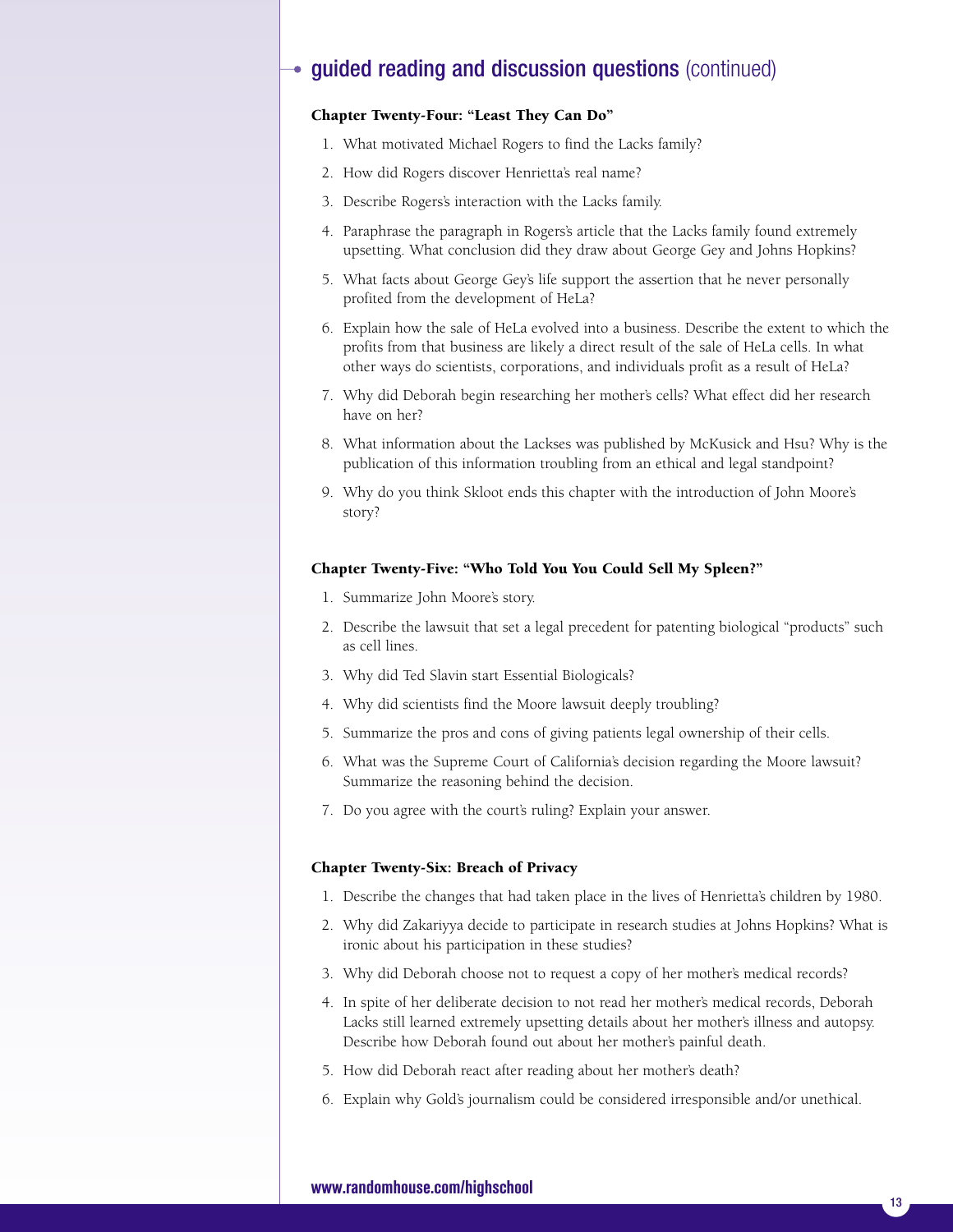- 7. What do Gold's comments about his decision to publish private information without consulting the Lacks family reveal about his attitude toward them?
- 8. How have laws regarding medical privacy changed since the early 1980s?

#### **Chapter Twenty-Seven: The Secret to Immortality**

- 1. Explain how the human papillomavirus (HPV) causes cervical cancer.
- 2. Are scientists able to definitively explain why HeLa grew so powerfully?
- 3. Explain the theories that Henrietta's family have about why her cells are so powerful.
- 4. Describe the contribution that HeLa has made to research on the HIV virus and the AIDS epidemic.
- 5. Explain Van Valen's theory that HeLa cells are "no longer human." Was his theory accepted by the scientific community?
- 6. According to Stevenson, why did scientists develop the argument that HeLa cells are no longer human?
- 7. Who do you think makes the more persuasive argument, Van Valen or Stevenson?
- 8. Explain the Hayflick limit.
- 9. Why are HeLa cells able to live beyond the Hayflick limit?

#### **Chapter Twenty-Eight: After London**

- 1. What did Deborah hope would happen as a result of the BBC documentary?
- 2. What motivated Pattillo to organize the HeLa Cancer Control Symposium?
- 3. Carefully reread the speech Deborah gave at Morehouse College, paying particular attention to her repetition of the word "understanding." Why do you think understanding HeLa was so important to Deborah? What obstacles does she mention as impeding her understanding?
- 4. How did the people in Turner Station react to the presence of the BBC film crew and news of Henrietta's newfound "fame"?
- 5. What was ironic about the creation of Speed and Wyche's Henrietta Lacks Foundation?
- 6. Why did Deborah agree to help Speed and Wyche with their museum project?
- 7. Describe the attempts Wyche made to get recognition for Henrietta and her family.
- 8. Analyze Johns Hopkins's official response to Wyche's letter. Do you feel that it is an appropriate response? What rhetorical strategies are used to counter Wyche's appeal?
- 9. Describe Keenan Kester Cofield. Why did he get involved with the Lacks family?
- 10. How did Deborah discover the truth about Cofield?
- 11. What did Cofield do when he realized that the Lacks family had blocked his access to their family records? What were the results of his actions?
- 12. Explain Deborah's fears regarding her sister, Elsie.
- 13. Summarize the events in Deborah's life leading up to her initial contact with Rebecca Skloot. How do these events help explain Deborah's initial reluctance to talk with Skloot?

#### random house, inc. **teacher's guide**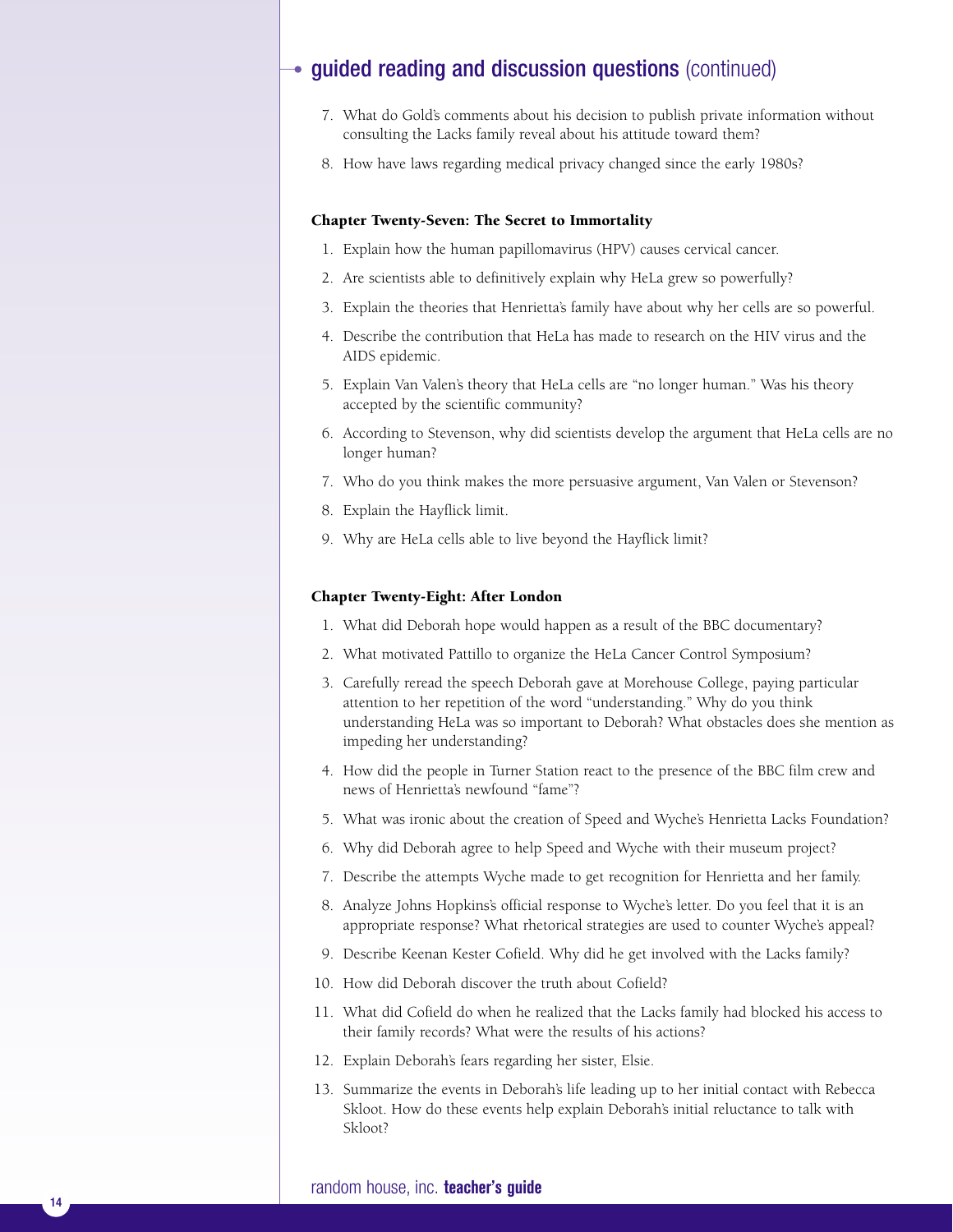14. At the end of this chapter, with Skloot's phone call, the three narrative threads in the book come together as one, and from this point on, the story moves forward chronologically, no longer moving back and forth between different time periods. Why do you think Skloot structured the book this way?

### **Chapter Twenty-Nine: A Village of Henriettas**

- 1. Why do you think Deborah eventually decided to talk with Skloot?
- 2. What specific things did Deborah ask Skloot to promise she would do?
- 3. Explain the significance of the gift that Skloot delivered to Deborah at their first meeting.
- 4. What did Deborah hope would happen as a result of Skloot's research about Henrietta?
- 5. What effect did sensationalized journalism and fiction about HeLa and cell cloning have on Deborah? Do you think this was the response that the writers intended?
- 6. What information about her mother was Deborah unwilling to share with Skloot? Why do you think she was so protective of this information?

#### **Chapter Thirty: Zakariyya**

- 1. Why wasn't Skloot excited about meeting Zakariyya?
- 2. What does Zakariyya's choice of words––"that damn doctor who done rape her cells" reveal about his feelings about and perception of what Gey did?
- 3. Describe your first impression of Zakariyya.
- 4. What does Deborah do that illustrates that she has a great sense of humor?
- 5. Look back over Skloot's description of Zakariyya's apartment. What do the contents of the apartment tell you about his life and personality? What is important to him?
- 6. What does Zakariyya believe about his birth?
- 7. When Skloot met Sonny and Lawrence, they expressed a belief that the medical advances made possible by their mother's cells are "a miracle." How do Zakariyya's beliefs differ from those of his brothers?
- 8. Zakariyya uses the term "disrespect" to describe Gey's treatment of Henrietta and the family. Explain the specific reasons why Zakariyya feels disrespected. Do you believe Gey was disrespectful? Explain your answer.
- 9. What does Zakariyya blame on Henrietta's cancer cells? Does Deborah agree with him?
- 10. What gift does Deborah give Zakariyya? Do you think Zakariyya should be the one to have this object? What does this gift tell you about Deborah's feelings about her family?

### **Chapter Thirty-One: Hela, Goddess of Death**

- 1. What does Deborah say about people who frame her mother's story as a story about racism?
- 2. Contrast the experience Henrietta's great-grandchildren, Alfred and Davon, have at the Maryland Science Center with the experience Deborah, Sonny, and Lawrence had growing up.

### **www.randomhouse.com/highschool**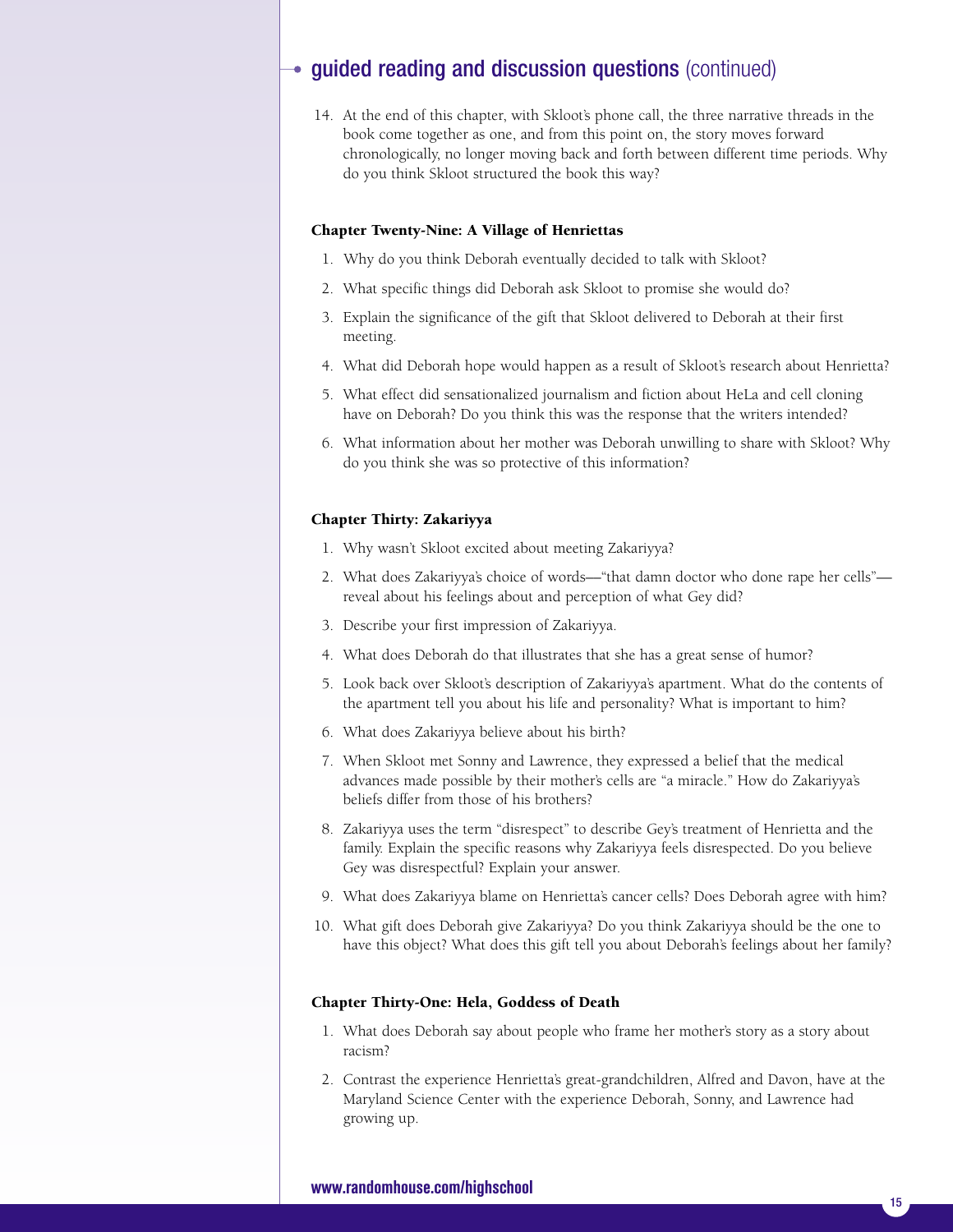- 3. How did Skloot finance the research for her book? What did she promise to do for the Lacks family if and when the book was published?
- 4. Explain why it would be easy to believe that the Marvel super villain, Hela, Goddess of Death, was based on Henrietta Lacks.
- 5. Describe the relationship between Deborah and her grandson Davon.
- 6. Who is Franklin Salisbury Jr., and why did he contact Deborah?
- 7. Why did Deborah decide to go see her mother's cells? What obstacle almost kept her from doing so?

### **Chapter Thirty-Two: "All That's My Mother"**

- 1. Compare and contrast Skloot's, Deborah's, and Zakariyya's interactions with the Jesus statue at Johns Hopkins. What do these interactions reveal about their attitudes toward religious faith?
- 2. Analyze the way that Christoph Lengauer interacts with the Lacks family. Why do you think his interaction is so different from anyone the Lackses encountered at Johns Hopkins up until this point?
- 3. What is Lengauer's attitude toward the HeLa contamination problem? What belief of Deborah's does his attitude affirm?
- 4. Describe the way that Deborah and Zakariyya interact with their mother's cells.
- 5. What important misunderstanding about HeLa does Lengauer clarify for Deborah?
- 6. What does Lengauer believe about the Lackses' right to be financially compensated for the sale of their mother's cells?
- 7. Why do you think Deborah tells Skloot that she "just witnessed a miracle"?

### **Chapter Thirty-Three: The Hospital for the Negro Insane**

- 1. Does the title of this chapter evoke an emotional response from you? Why do you think Skloot chose this title?
- 2. Compare the connotations of the name "Crownsville" with the name "Hospital for the Negro Insane." What do you think the directors were trying to achieve when they renamed the facility?
- 3. Why did Deborah and Skloot travel to Crownsville?
- 4. Why was Skloot surprised by the appearance of Crownsville? What do you think she expected to find?
- 5. Who is Paul Lurz? Which comments of his foreshadow that something terrible happened to Elsie?
- 6. Why were the hospital's medical records from the 1950s and earlier disposed of?
- 7. What part of Elsie's medical records did Lurz have? Why had he saved patients' medical records? Why was he surprised that he had Elsie's records in particular?
- 8. Skloot carefully describes the photograph of Elsie. What specific things can you infer about Elsie's treatment based on the description of the photograph?
- 9. How does Deborah demonstrate that she is in control when her right to view Elsie's records is questioned?

### random house, inc. **teacher's guide**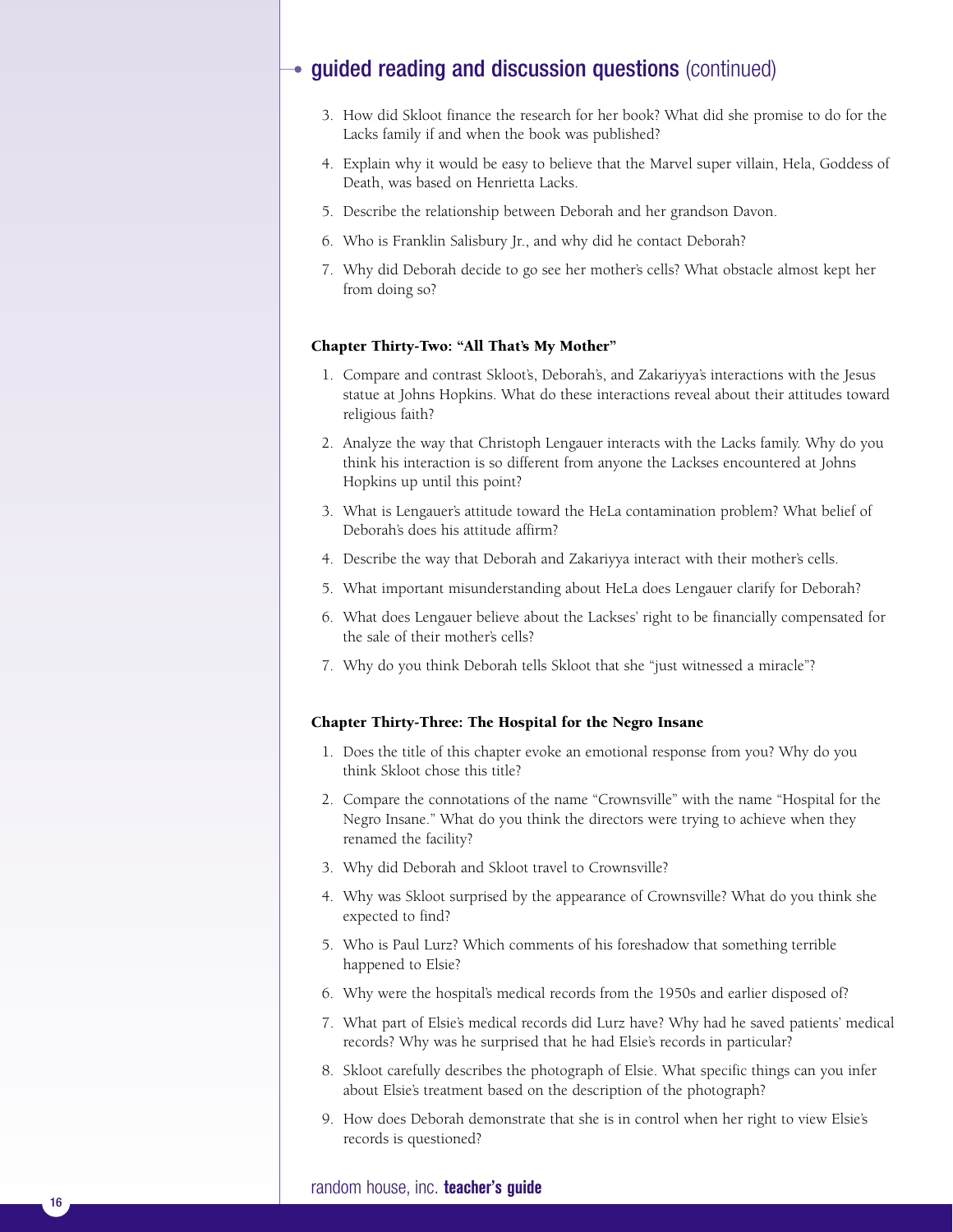- 10. Describe conditions at the hospital during the time period when Elsie was a patient there.
- 11. Compare and contrast the medical research likely performed on Elsie with Gey's research and Southam's research. Does some medical research seem "more wrong"? Why do you think you feel that way?
- 12. What does Deborah's comment to Lurz that "if you gonna go into history, you can't do it with a hate attitude" tell you about the type of person she is?
- 13. How did Deborah initially react to the news about her sister? How did her reaction evolve after she had a chance to dwell on the picture and process the disturbing information that she had been given?
- 14. Skloot ends this chapter with Deborah deciding to finally give her access to Henrietta's medical records. Explain why this moment is significant.

### **Chapter Thirty-Four: The Medical Records**

- 1. How does Deborah respond when Skloot suggests photocopying some of Henrietta's records? Why do you think she responds this way?
- 2. How can you tell that Elsie's photograph and autopsy are deeply troubling to Deborah?
- 3. What causes the confrontation between Deborah and Skloot? How is it resolved?
- 4. What reason does Deborah give for not wanting Skloot to type out Henrietta's records word-for-word?
- 5. Why do you think Deborah breaks out in hives after visiting Crownsville and giving Skloot access to the medical records?

### **Chapter Thirty-Five: Soul Cleansing**

- 1. How are Gladys and Gary related to Deborah?
- 2. Gary tells Deborah that her quest to find out about Elsie and Henrietta has been a way of "honoring her mother." Explain what he means by saying this.
- 3. After witnessing the amount of physical and emotional anguish that Deborah is in, Gary begins to preach and lay hands on Deborah. What burden does he ask to be lifted from Deborah? Where does he ask the burden to be placed?
- 4. How does Deborah respond after Gary's prayer?

### **Chapter Thirty-Six: Heavenly Bodies**

- 1. Summarize Gary's spiritual explanation for why Henrietta's cells lived on after her death.
- 2. Discuss the impact that witnessing the interaction between Gary and Deborah––and, later, talking with Gary––had on Skloot. What new perspective did she gain after these experiences?

### **www.randomhouse.com/highschool**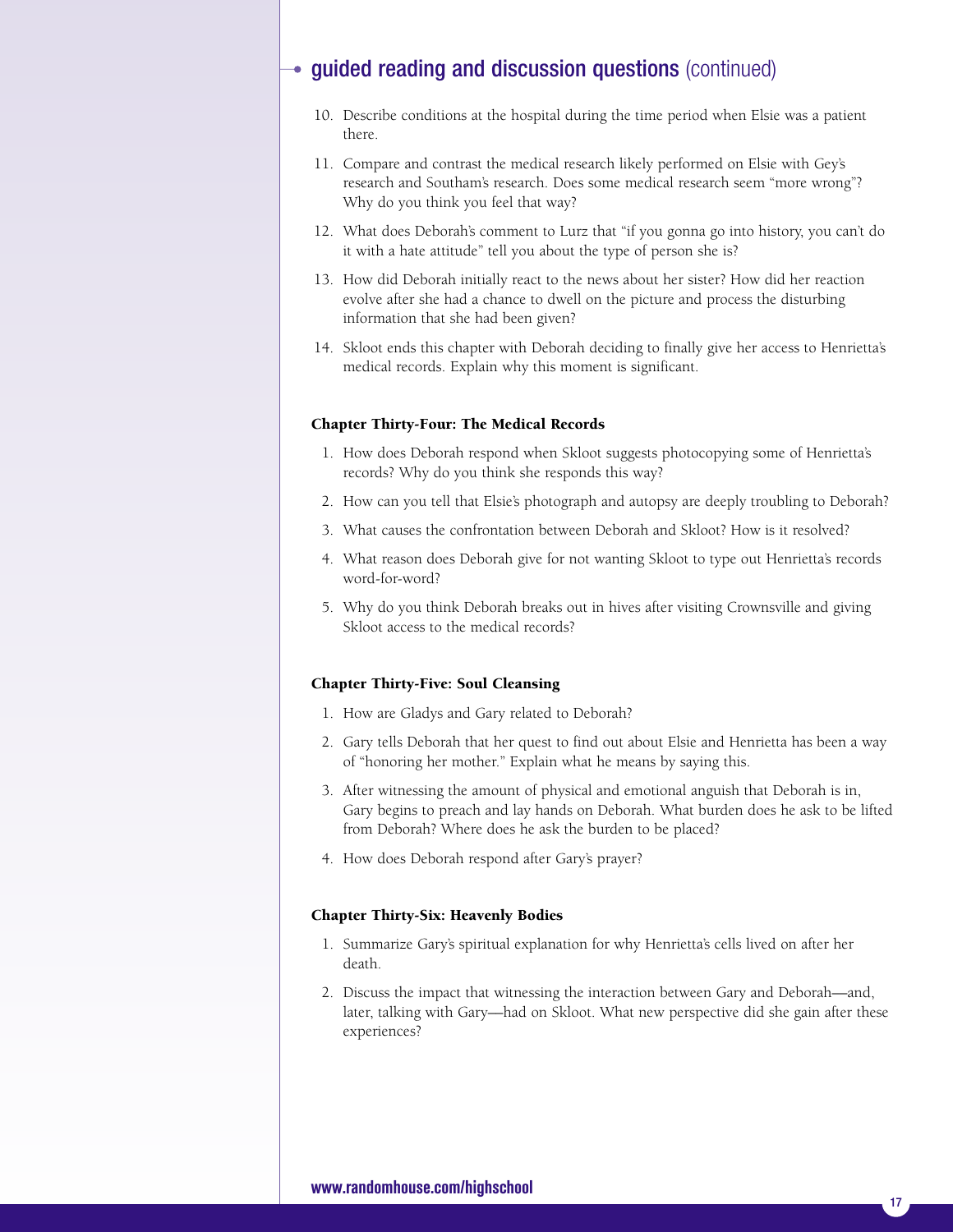### **Chapter Thirty-Seven: "Nothing to Be Scared About"**

- 1. What physical ailments did Deborah suffer from as a result of the excitement and stress of seeing her mother's cells for the first time, and learning about Elsie?
- 2. Why did Deborah decide to go back to school?
- 3. Why was Deborah unable to attend the National Foundation for Cancer Research's Henrietta Lacks conference?
- 4. Explain how Davon's heroic actions saved Deborah's life.
- 5. What obstacle kept Deborah from realizing her dream of returning to school?
- 6. What did Pullum ask Skloot to "preach" about at JaBrea's baptism?
- 7. According to Deborah and Pullum, how is Henrietta's story going to be different for Henrietta's great-grandchildren and future generations?

### **Chapter Thirty-Eight: The Long Road to Clover**

- 1. What string of events in 2009 suggests that, if Skloot had not begun researching Henrietta's story a decade earlier, it may have been lost forever?
- 2. At the time of this book's publication, how had the lives of Henrietta's great- and greatgreat-grandchildren been affected by Skloot's research, and by the knowledge and understanding of Henrietta's contribution to science?
- 3. Skloot begins and ends the book with Deborah's voice. How does this choice impact the reader's experience of the story?

#### **Where They Are Now/Afterword**

- 1. How did Deborah's death change the lives of her brothers?
- 2. What legal options do the Lackses have? What is their position on suing over the use of HeLa?
- 3. If Henrietta Lacks could know how important her cells have been to science, do you think she would approve of the fact that they were taken from her without her knowledge or consent? Explain your answer.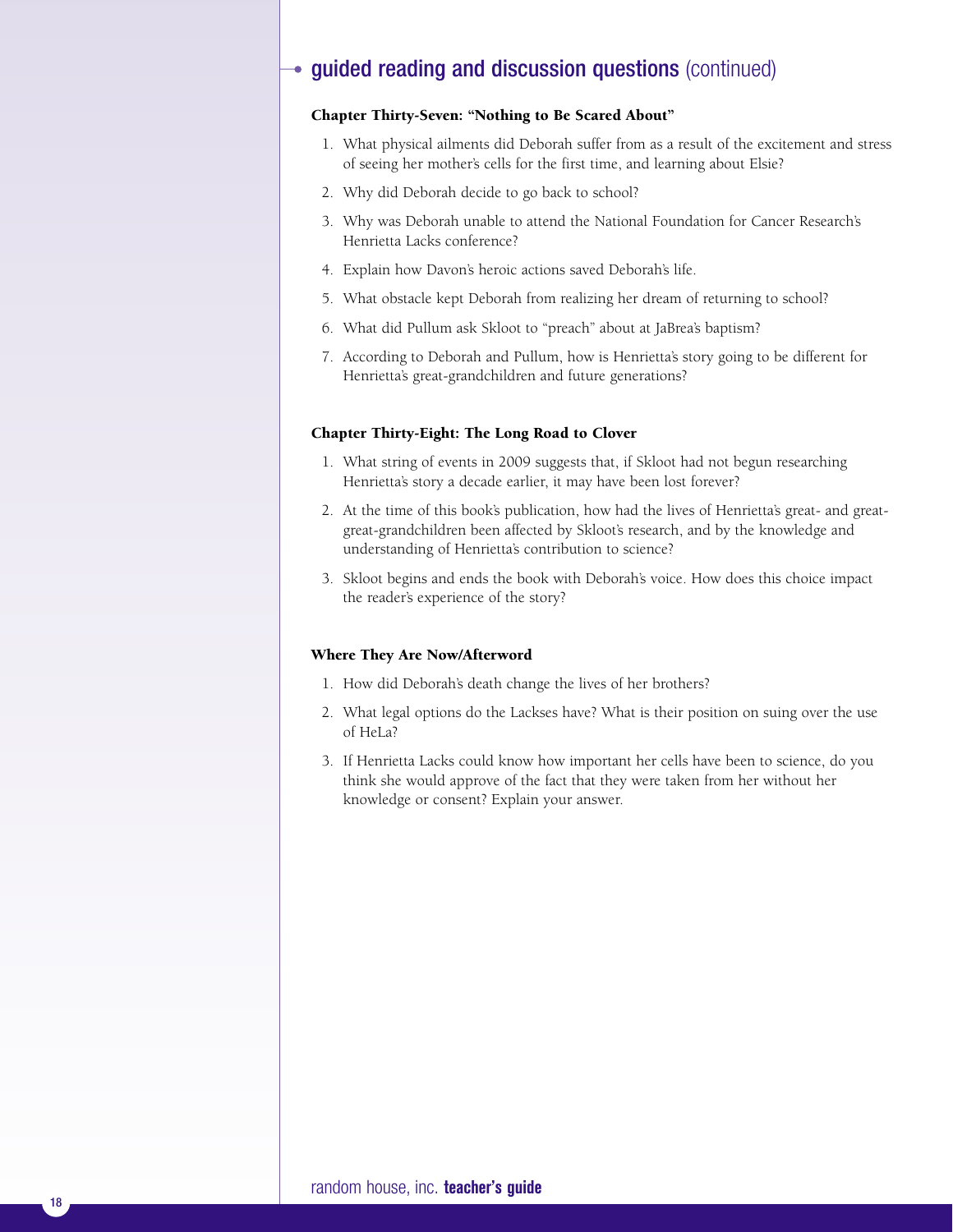### $\rightarrow$  writing prompts

### **LANGUAGE ARTS**

- 1. Skloot begins the book with the following quote from Elie Wiesel: "We must not see any person as an abstraction. Instead, we must see in every person a universe with its own secrets, with its own treasures, with its own sources of anguish, and with some measure of triumph." Analyze the book in light of this quote. Explain the various ways in which both the scientific community and the media are guilty of having viewed Henrietta and her family as abstractions. What are the consequences of this perspective? How is Skloot's different perspective evident in the way she conducted her research and wrote the book?
- 2. Analyze the ways in which Skloot's style exemplifies the writer's rule of "show, don't tell" as she develops the characters of Henrietta, Deborah, George Gey, or other key figures in the book. In your analysis, make sure to reference specific revealing passages.
- 3. The narrative arc involving Deborah and Skloot follows that of an archetypal hero journey. Analyze the story as a hero journey with Skloot as the hero, and then change your perspective and analyze the story with Deborah as the hero. (Note: A fruitful debate could be organized with half the class proposing that the book be read as Skloot's hero journey, and half proposing that the book should be interpreted as Deborah's journey.)
- 4. Skloot ends the book with a quote from Deborah about immortality. In the case of HeLa, there is literal immortality, but Deborah's quote raises questions about spiritual immortality as well. In classic and contemporary literature, what does it mean to be "immortal"? Analyze the various ways that Henrietta and Deborah achieve immortality.
- 5. Analyze the significance of chapter and section breaks in the book. How does Skloot use transitions to develop continuity between sections that do not appear in chronological order? What is Skloot revealing through the juxtaposition of scenes and the division of the book into the three sections of Life, Death, and Immortality?

### **SOCIAL STUDIES**

- 1. When Henrietta's story first appeared in the mainstream media in 1976, many viewed it as one of race and racism. Evaluate whether or not you think this is an appropriate way to interpret the story. How do you think public interpretation might have been different if the story had been published at the time of Henrietta's death in 1951? How is it being interpreted now? Analyze the cultural and historic events that have influenced, or would influence, these interpretations.
- 2. Consider Deborah's comment on page 276: "Like I'm always telling my brothers, if you gonna go into history, you can't do it with a hate attitude. You got to remember, times was different." How does cultural perspective influence the way history is recorded, taught, and studied? Why is it important to approach history from an objective point of view? Why is this approach sometimes difficult?
- 3. Although a right to privacy is not explicitly mentioned in the Constitution, the Supreme Court has established that it is inherently protected by the Constitution. Explain the numerous ways that the Lacks family's right to privacy was violated. Discuss the importance of the right to privacy. How has this right evolved over the course of American history? How is it being challenged by emergent technologies? How have groups of people such as African Americans, women, children, and most recently, immigrants, fought for legislation protecting their right to privacy? Cite specific court cases and/or current events.

### **www.randomhouse.com/highschool**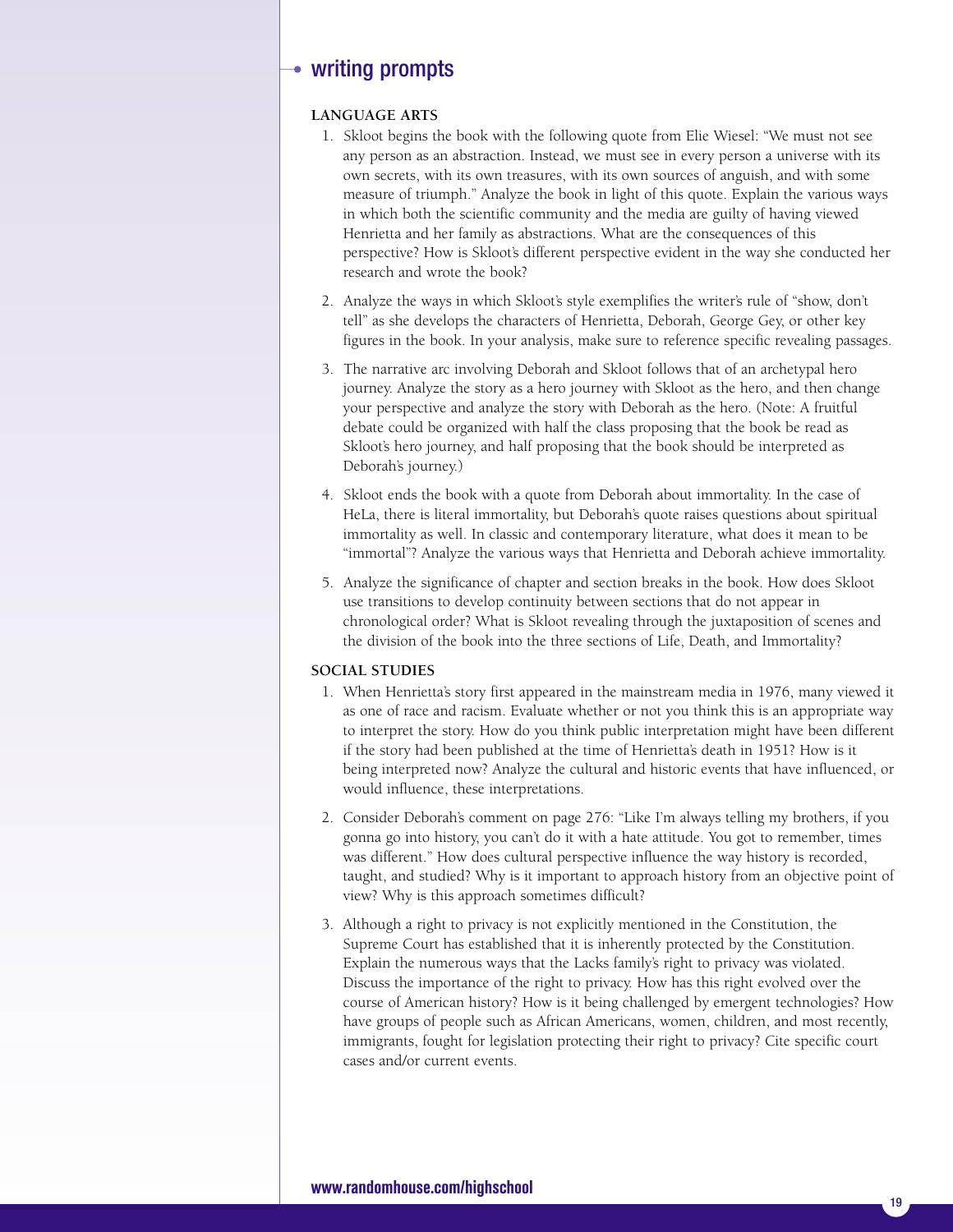### • writing prompts (continued)

- 4. Turner Station is a classic example of a company town. Using the history of Turner Station as a model, discuss the role that the oil, automotive, steel, and coal industries have played, and continue to play, in shaping the landscape of the United States. Focus your discussion on the economic, environmental, and long-term public health implications for local communities resulting from the presence of these industries.
- 5. One of the important issues raised by Skloot's book is the ethics of journalism. What constitutes ethical journalism? Compare the differences between irresponsible and responsible reporting on HeLa and the Lacks family. What are some of the intended and unintended consequences of irresponsible journalism?

### **SCIENCE**

- 1. In the Afterword, Skloot summarizes the main issues and legislation surrounding the collection and use of human tissue samples. Using her summary as an outline, examine the evolution of laws concerning tissue research and write a persuasive paper on the issue of whether or not people should be given legal ownership of, and/or control over, their tissues.
- 2. Discuss the historical and contemporary influence that journalists writing about science have had on public perception and understanding of the subject. Why do you think science reporting is often sensationalized? Why is it important for science reporting to be accessible? How has fear or lack of understanding influenced public policy relating to science?
- 3. There is often a tension between religious faith and science. Explore the importance of both religious faith and scientific understanding in the lives of the Lacks family. How does religious faith help frame the Lackses' response to, and interpretation of, the scientific information they receive about HeLa? How does Skloot's attitude toward the relationship between religious faith and science evolve as a result of her relationship with the Lacks family?
- 4. Using the book as a guide, describe the process of scientific inquiry. Examine the often contradictory forces of altruism and profit as they influenced research related to HeLa. What are the risks and benefits of allowing profit to guide research? What are the obstacles involved with conducting research purely for altruistic reasons?
- 5. Create a time line that begins with the removal of Henrietta's tissue sample and traces the scientific and medical breakthroughs that have been made possible as a result of HeLa cells. Explain how HeLa cells were used in each situation.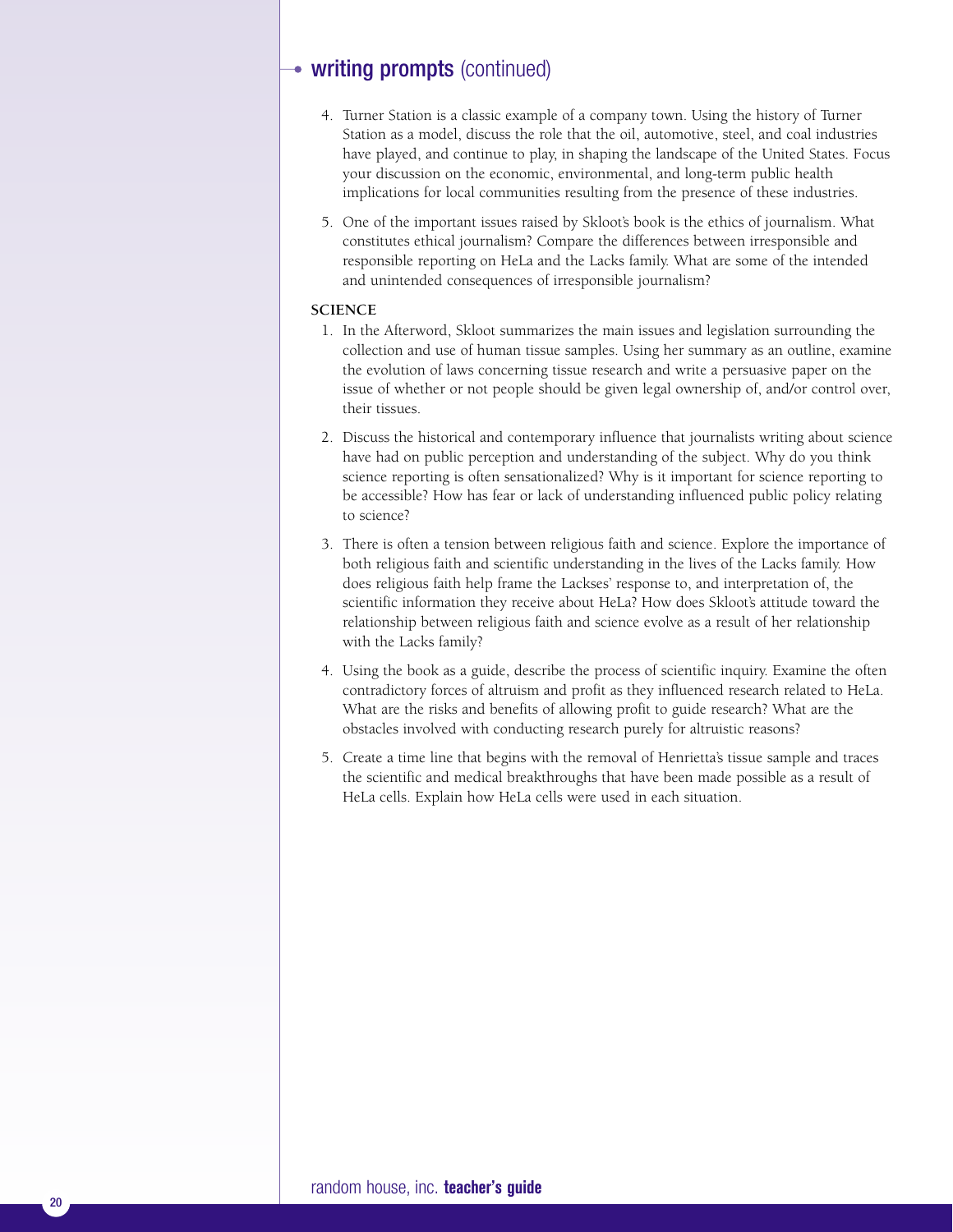### $\rightarrow$  topics for further discussion

- 1. The narrative structure of the book is quite complex, as the author weaves together numerous narratives. To develop this structure, Skloot used both works of fiction and films as models, and lists the novel *Fried Green Tomatoes at the Whistle Stop Cafe* and the film *Hurricane* as sources of inspiration as she organized her own book. Analyze the book's structure by comparing it to a work of fiction or a film that uses the structure of a frame narrative.
- 2. The television show *Law & Order* produced an episode titled "Immortal" that closely parallels many aspects of Skloot's book. Compare the similarities between the fictionalized *Law & Order* episode and the true story of the Lacks family. Contrast the rhetorical structure and narrative strategies used in the television episode with those in Skloot's book. Discuss the ethical implications of, and inherent irony in, the way the television episode presented the story, in light of the fact that neither Skloot nor any member of the Lacks family was consulted about or credited by the producers of the episode.
- 3. After getting out of jail, Zakariyya Rahman participates in a number of research studies in exchange for monetary compensation. Research the laws and the ethical debate over offering payment in exchange for participation in scientific studies, or for the donation of blood, eggs, sperm, or other biological materials. Do people have a right to "sell" their body, tissues, or organs if they wish? What ethical dilemmas could result from financially compensating "donors" and research participants? At what point could compensation become coercive?
- 4. Investigate the history of mental institutions in the United States. Explore the role that journalists have played in influencing public attitudes toward the mentally ill, and altering how the mentally ill are diagnosed and treated.
- 5. One of the arguments against giving people legal ownership of their tissues is summarized in the following quote from David Korn, vice provost for research at Harvard University: "I think people are morally obligated to allow their bits and pieces to be used to advance knowledge to help others. Since everybody benefits, everybody can accept the small risks of having their tissue scraps used in research." However, in a profit-driven health care system, all citizens do not have equal access to the treatments and medications made possible by tissue and cell research. What are the intended and unintended consequences of a profit-driven health care system?
- 6. Research the history of scientific experimentation on humans in the United States. What types of experiments have been done, and how did researchers find test subjects? Why did scientists find it necessary to conduct research on human beings? How did the development of HeLa cells change the way research could be conducted? What attempts (e.g. Nuremberg) have been made to govern the way this research is conducted, and how successful have these attempts been?
- 7. Study recent legal disputes over the collection and use of tissue samples. Specific cases to consider include the lawsuit filed by the Havasupai tribe against Arizona State University, the lawsuit filed by Texas parents over the collection of blood samples from their newborn children, and the controversy over the University of California at Berkeley's request that incoming freshman submit DNA samples.

### **www.randomhouse.com/highschool**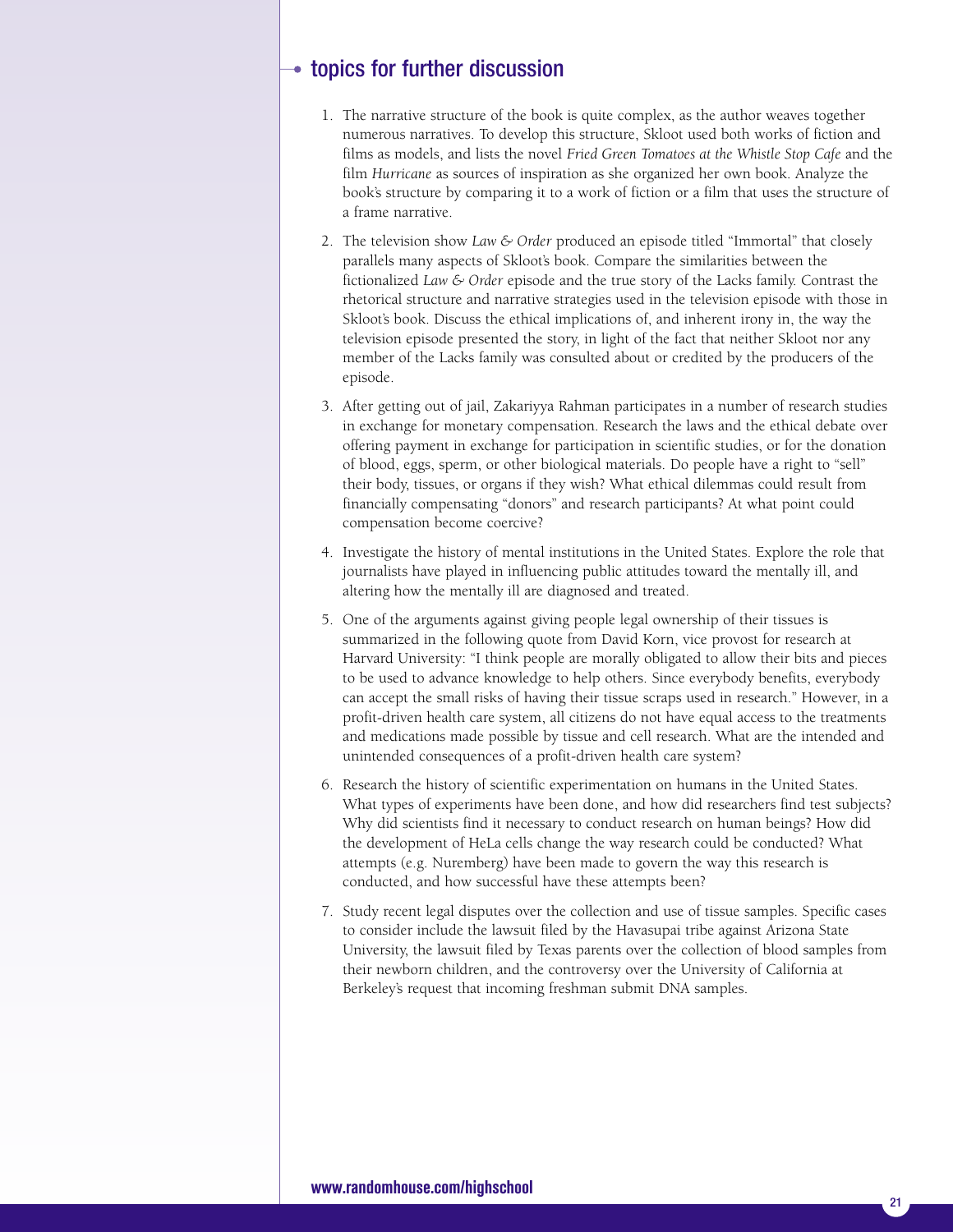### $\rightarrow$  other titles of interest

*I Know Why the Caged Bird Sings* by Maya Angelou

*Ten Days in a Mad-House* by Nellie Bly

*The Speckled Monster: A Historical Tale of Battling the Smallpox Epidemic* by Jennifer Lee Carrell

*Remembering Jim Crow: African Americans Tell About Life in the Segregated South* Edited by William Chafe, Raymond Gavins, and Robert Korstad

*Fried Green Tomatoes at the Whistle Stop Cafe* by Fannie Flagg

*The Immortalists: Charles Lindbergh, Dr. Alexis Carrel, and Their Daring Quest to Live Forever* by David M. Friedman

*Bad Blood: The Tuskegee Syphilis Experiment* by James H. Jones

*The Right to Privacy* by Ellen Alderman and Caroline Kennedy

*In The Name of Eugenics: Genetics and the Uses of Human Heredity* by Daniel Kevles

*The John McPhee Reader* by John McPhee and William Howarth

*Polio: An American Story* by David M. Oshinsky

*The Lives They Left Behind: Suitcases from a State Hospital Attic* by Darby Penny, Peter Stastny, Lisa Rinzler, and Robert Whitaker

*Genie: A Scientific Tragedy* by Russ Rymer

*Coal River* by Michael Shnayerson

*Medical Apartheid: The Dark History of Medical Experimentation on Black Americans from Colonial Times to the Present* by Harriet A. Washington

*The Plutonium Files: America's Secret Medical Experiments in the Cold War* by Eileen Welsome

### $\bullet$  online resources

Author Web site: **http://rebeccaskloot.com/**

Lacks family Web site: **http://www.lacksfamily.com/**

*Radiolab* segment on the story of Henrietta Lacks and her children, featuring audio footage of Deborah Lacks talking about her mother's cells, and actual recordings of key scenes from the book: **http://www.wnyc.org/shows/radiolab/episodes/2010/05/07/segments/150681**

*Fresh Air*'s Terry Gross interviews the author: **http://www.npr.org/templates/story/story.php?storyId=123232331**

*CBS Sunday Morning* piece featuring interviews with the author, members of the Lacks family, and a representative from Johns Hopkins:

**http://www.cbsnews.com/video/watch/?id=6304949n&tag=related;photovideo**

Tavis Smiley interviews the author: **http://www.pbs.org/kcet/tavissmiley/archive/201005/20100514\_skloot.html**

"Are We Alone?" public radio segment focusing on the science of HeLa cells: **http://radio.seti.org/episodes/Cell\_Cell\_**

Author appearance on *The Colbert Report*: **http://www.colbertnation.com/ the-colbert-report-videos/267542/march-16-2010/rebecca-skloot**

Slate article about the *Law & Order* episode based on the book: **http://www.slate.com/id/2257189**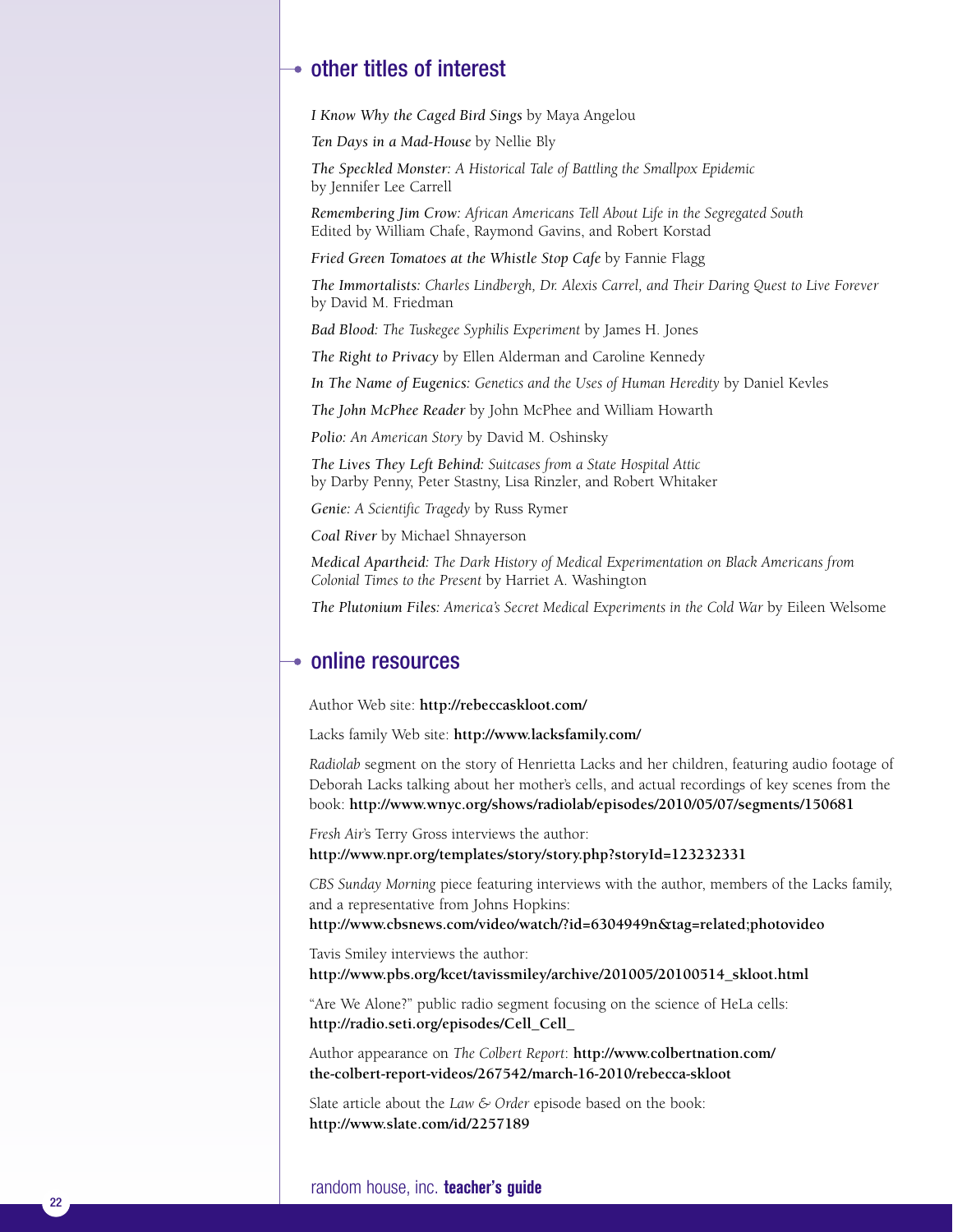## *The Immortal Life of Henrietta Lacks* and Common Core State Standards

With appropriate scaffolding, *The Immortal Life of Henrietta Lacks* will meet the standard for **Range of Reading and Level of Text Complexity** for most high school grade levels. Schools are encouraged to adopt the text at the grade level where it best fits with ELA, science and/or social studies curriculum.

The questions and activities in the teaching guide for *The Immortal Life of Henrietta Lacks* were written to support standards-based instruction and are directly linked to many of the Common Core State Standards for ELA, Science, and Social Studies. The primary areas of connection are in the ELA standards for **Reading: Informational Texts** for grades 9-12 and in the literacy standards for **Key Ideas and Details** and **Craft and Structure** in History/Social Studies and Science/Technical Subjects. A complete list of the Common Core State Standards can be found at **http://www.corestandards.org/the-standards** . A list of primary standards addressed in the guide can be found below:

### Common Core Standards English Language Arts 9-10:

### **Key Ideas and Details**

- Cite strong and thorough textual evidence to support analysis of what the text says explicitly as well as inferences drawn from the text.
- Determine a central idea of a text and analyze its development over the course of the text, including how it emerges and is shaped and refined by specific details; provide an objective summary of the text.
- Analyze how the author unfolds an analysis or series of ideas or events, including the order in which the points are made, how they are introduced and developed, and the connections that are drawn between them.

### **Craft and Structure**

- Determine the meaning of words and phrases as they are used in a text, including figurative, connotative, and technical meanings; analyze the cumulative impact of specific word choices on meaning and tone (e.g., how the language of a court opinion differs from that of a newspaper).
- Analyze in detail how an author's ideas or claims are developed and refined by particular sentences, paragraphs, or larger portions of a text (e.g., a section or chapter).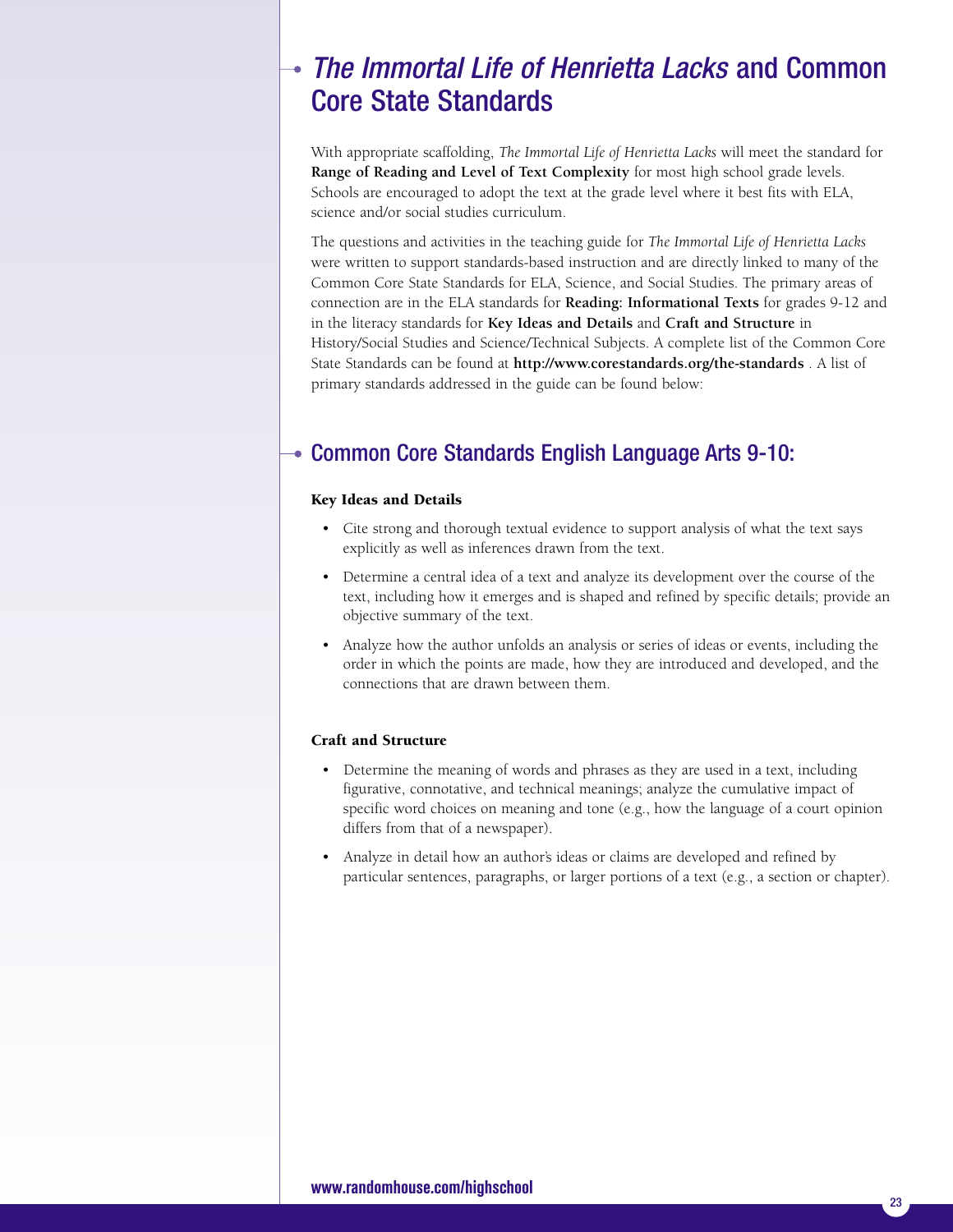### Common Core Standards English Language Arts 11-12:

### **Key Ideas and Details**

- Cite strong and thorough textual evidence to support analysis of what the text says explicitly as well as inferences drawn from the text, including determining where the text leaves matters uncertain.
- Determine two or more central ideas of a text and analyze their development over the course of the text, including how they interact and build on one another to provide a complex analysis; provide an objective summary of the text.
- Analyze a complex set of ideas or sequence of events and explain how specific individuals, ideas, or events interact and develop over the course of the text.

### **Craft and Structure**

- Determine the meaning of words and phrases as they are used in a text, including figurative, connotative, and technical meanings; analyze how an author uses and refines the meaning of a key term or terms over the course of a text (e.g., how Madison defines faction in Federalist No. 10).
- Analyze and evaluate the effectiveness of the structure an author uses in his or her exposition or argument, including whether the structure makes points clear, convincing, and engaging.
- Determine an author's point of view or purpose in a text in which the rhetoric is particularly effective, analyzing how style and content contribute to the power, persuasiveness or beauty of the text.

### Literacy in History/Social Studies and Science: Anchor Standards

### **Key Ideas and Details**

- Read closely to determine what the text says explicitly and to make logical inferences from it; cite specific textual evidence when writing or speaking to support conclusions drawn from the text.
- Determine central ideas or themes of a text and analyze their development; summarize the key supporting details and ideas.
- Analyze how and why individuals, events, or ideas develop and interact over the course of a text.

### **Craft and Structure**

- Interpret words and phrases as they are used in a text, including determining technical, connotative, and figurative meanings, and analyze how specific word choices shape meaning or tone.
- Analyze the structure of texts, including how specific sentences, paragraphs, and larger portions of the text (e.g., a section, chapter, scene, or stanza) relate to each other and the whole.
- Assess how point of view or purpose shapes the content and style of a text.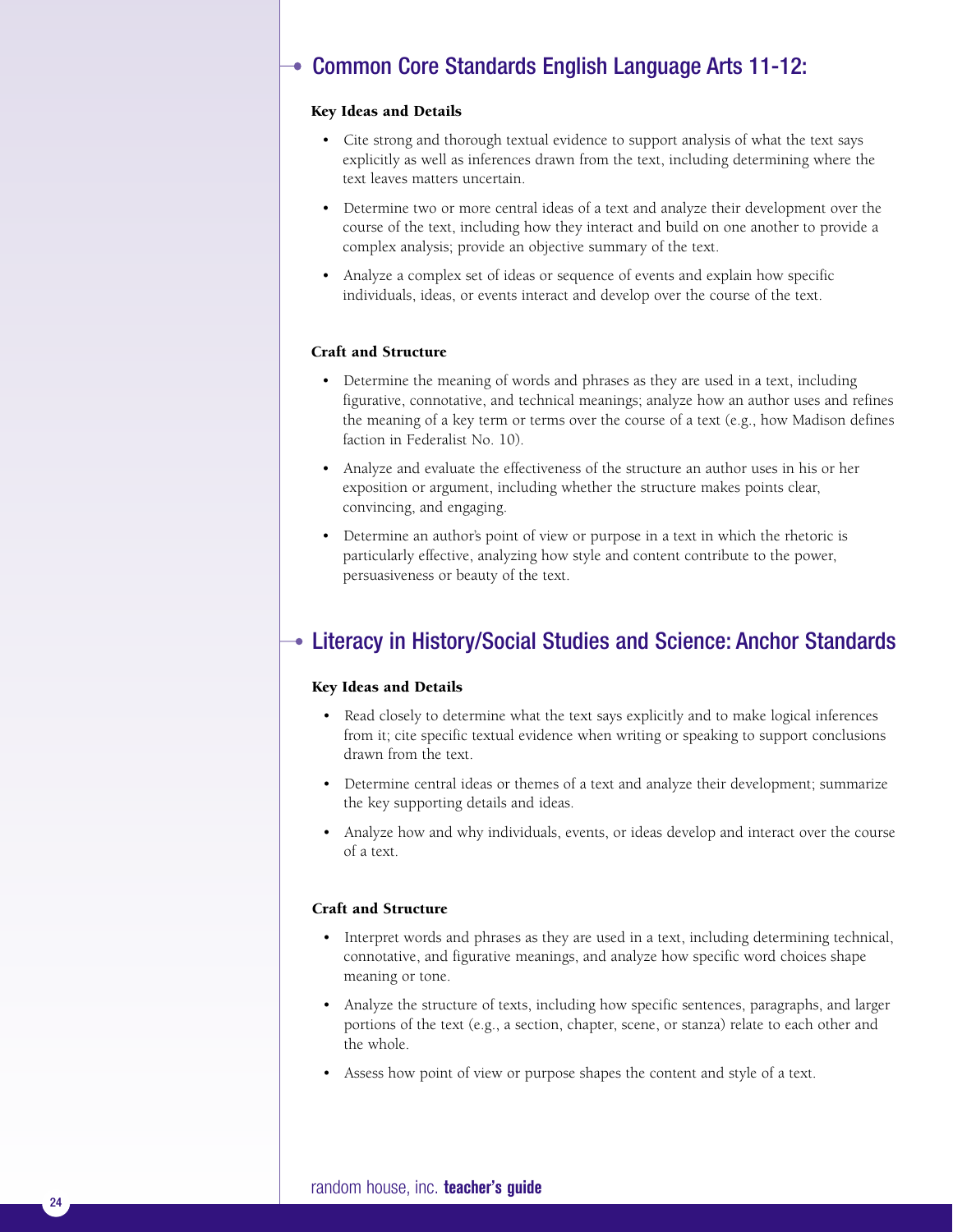### Literacy in Science and Technical Subjects Grades 9-10

### **Key Ideas and Details**

- Cite specific textual evidence to support analysis of science and technical texts, attending to the precise details of explanations or descriptions.
- Determine the central ideas or conclusions of a text; trace the text's explanation or depiction of a complex process, phenomenon, or concept; provide an accurate summary of the text.

### **Craft and Structure**

- Determine the meaning of symbols, key terms, and other domain-specific words and phrases as they are used in a specific scientific or technical context relevant to grades 9–10 texts and topics.
- Analyze the author's purpose in providing an explanation, describing a procedure, or discussing an experiment in a text, defining the question the author seeks to address.

### Literacy in Science and Technical Subjects Grades 11-12

### **Key Ideas and Details**

- Cite specific textual evidence to support analysis of science and technical texts, attending to important distinctions the author makes and to any gaps or inconsistencies in the account.
- Determine the central ideas or conclusions of a text; summarize complex concepts, processes, or information presented in a text by paraphrasing them in simpler but still accurate terms.

### **Craft and Structure**

- Determine the meaning of symbols, key terms, and other domain-specific words and phrases as they are used in a specific scientific or technical context relevant to grades 11–12 texts and topics.
- Analyze the author's purpose in providing an explanation, describing a procedure, or discussing an experiment in a text, identifying important issues that remain unresolved.

### $\bullet$  about this guide's writer

Amy Jurskis holds a BA in English from the University of Georgia and an MAT from Agnes Scott College. She is the department chair for language arts at Tri-Cities High School, an urban public high school in southwest Atlanta.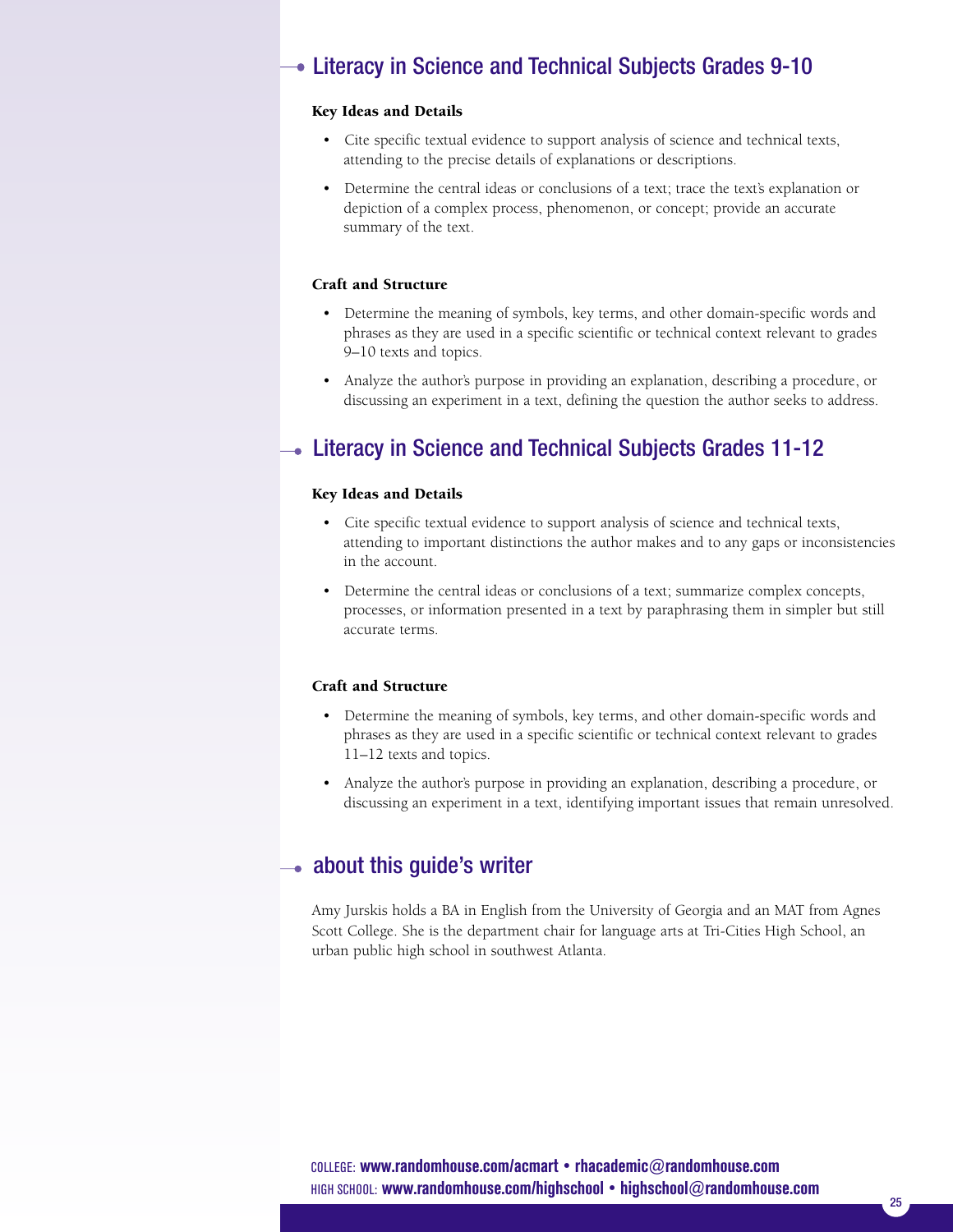### cast of characters

#### Immediate Lacks Family

David "Day" Lacks—Henrietta's husband and cousin **David Jr. "Sonny" Lacks—Henrietta and Day's third** c h i l d

**Deborah "Dale" Lacks—Henrietta and Day's fourth** c h i l d

Elsie Lacks (born Lucille Elsie Pleasant)—Henrietta's second born and eldest daughter. She was institutionalized due to epilepsy and died at age 15. **Eliza Lacks Pleasant—Henrietta's mother. She died** 

when Henrietta was four.

**Gladys Lacks—Henrietta's sister, who disapproved of** Henrietta's marriage to Day

**Johnny Pleasant—Henrietta's father. He left his ten** children when their mother died.

**Lawrence Lacks—Henrietta and Day's firstborn child** Loretta Pleasant-Henrietta's birth name

**Tommy Lacks—Henrietta and Day's grandfather who** raised both of them

Zakariyya Bari Abdul Rahman (born Joe Lacks)— Henrietta and Day's fifth child. Henrietta was diagnosed with cervical cancer shortly after his birth.

#### Extended Lacks Family

**Albert Lacks—Henrietta's white great-grandfather. He** had five children by a former slave named Maria and left part of the Lacks plantation to them. This section became known as "Lacks Town."

Alfred "Cheetah" Carter—Deborah's first husband. The marriage was abusive and ended in divorce.

**Alfred Jr.—Deborah and Cheetah's firstborn child and** Little Alfred's father

**Bobette Lacks—Lawrence's wife. She helped raise** Lawrence's siblings after Henrietta's death, and advocated for them when she discovered they were being abused.

**Cliff Garret—Henrietta's cousin. As children, they** worked the tobacco fields together.

"Crazy Joe" Grinnan-Henrietta's cousin who competed unsuccessfully with Day for her affection **Davon Meade—Deborah's grandson who often lived** with and took care of her

**Ethel—Galen's wife, an abusive caregiver to Henrietta's** three youngest children

**Fred Garret—Henrietta's cousin who convinced Day** and Henrietta to move to Turner Station

Galen-Henrietta's cousin. He and his wife, Ethel, moved in with Day after Henrietta's death to help take care of the children. He ended up abusing Deborah.

**Gary Lacks—Gladys's son and Deborah's cousin. A lay** preacher, he performed a faith healing on Deborah. **LaTonya—**Deborah and Cheetah's second child; Davon's mother

**"Little Alfred"—**Deborah's grandson

Margaret Sturdivant-Henrietta's cousin and confidante. Henrietta went to her house after radiation treatments at Johns Hopkins.

**Reverend James Pullum—**Deborah's second exhusband, a former steel-mill worker who became a preacher

Sadie Sturdivant-Margaret's sister, Henrietta's cousin and confidante, she supported Henrietta during her illness. She and Henrietta sometimes sneaked out to go dancing.

#### Members of the Medical and Scientific Community

Alexis Carrel-French surgeon and Nobel Prize recipient who claimed to have cultured "immortal" chicken-heart cells

**Chester Southam**—cancer researcher who conducted unethical experiments to see whether or not HeLa could "infect" people with cancer

**Christoph Lengauer-**cancer researcher at Johns Hopkins who helped develop FISH, a technique used to detect and identify DNA sequences, and who reached out to members of the Lacks family

**Emanuel Mandel**—director of medicine at the Jewish Chronic Disease Hospital (JCDH) who partnered with Southam in unethical experiments

Dr. George Gey-head of tissue-culture research at Johns Hopkins. He developed the techniques used to grow HeLa cells from Henrietta's cancer tissue in his lab.

**Howard Jones—Henrietta's gynecologist at Johns** Hopkins

**Leonard Hayflick—Microbiologist who proved that** normal cells die when they've doubled about fifty times. ' This is known as the Hayflick limit.

**Margaret Gey—George Gey's wife and research assistant.** She was trained as a surgical nurse.

Mary Kubicek—George Gey's lab assistant who cultured HeLa cells for the first time

**Richard Wesley TeLinde—one of the top cervical cancer** experts in the country at the time of Henrietta's diagnosis. His research involved taking tissue samples from Henrietta and other cervical cancer patients at Johns Hopkins.

**Roland Pattillo-professor of gynecology at Morehouse** School of Medicine who was one of George Gey's only African-American students. He organizes a yearly HeLa conference at Morehouse in Henrietta's honor.

**Stanley Gartler—the geneticist who dropped the "HeLa** bomb" when he proposed that many of the most commonly used cell cultures had been contaminated by HeLa

Susan Hsu-the postdoctoral student in Victor McKusick's lab who was assigned to make contact with the Lackses and request samples from them for genetic testing without informed consent

**Victor McKusick**—geneticist at Johns Hopkins who conducted research on samples taken from Henrietta's children without informed consent to learn more about HeLa cells

**Walter Nelson-Rees—the geneticist who tracked and** published the names of cell lines contaminated with HeLa without first warning the researchers he exposed. He became known as a vigilante.

#### Journalists and Others

**Courtney "Mama" Speed-resident of Turner Station** and owner of Speed's Grocery. She organized an effort to build a Henrietta Lacks museum.

**John Moore—cancer patient who unsuccessfully sued** his doctor and the regents of the University of California over the use of his cells to create the Mo cell line

**Michael Gold**—author of A Conspiracy of Cells. He published details from Henrietta's medical records and autopsy report without permission from the Lacks family.

Michael Rogers-Rolling Stone reporter who wrote an article about the Lacks family in 1976. He was the first journalist to contact the Lackses.

Sir Lord Keenan Kester Cofield-attempted to sue Johns Hopkins and the Lacks family

Ted Slavin-a hemophiliac whose doctor told him his cells were valuable. Slavin founded Essential Biologicals, a company that sold his cells, and later cells from other people so individuals could profit from their own biological materials.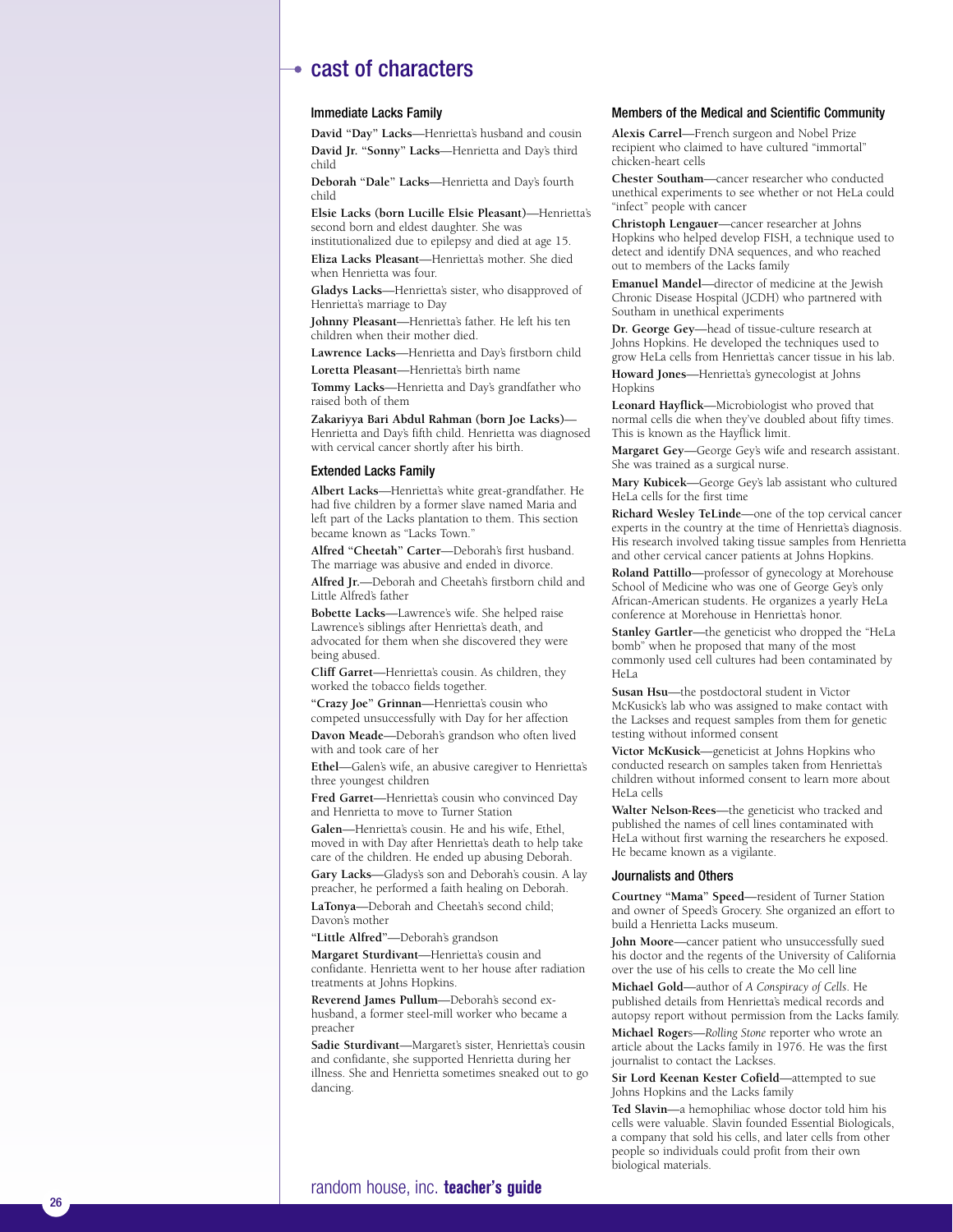### $\rightarrow$  timeline

*1889* Johns Hopkins Hospital is founded.

*1912* Alexis Carrel claims to have successfully grown immortal chicken-heart cells.

*1920* Henrietta Lacks is born in Roanoke, Virginia.

1947 The Nuremberg Code, a set of ethical standards for human experimentation, is produced as the result of a trial against several Nazi doctors who conducted experiments on prisoners during WWII.

*1951* George Gey successfully cultures the first immortal human cell line using cells from Henrietta's cervix. It is given the name HeLa after the first two initials of Henrietta's first and last names.

*1951* Henrietta Lacks dies of an unusually aggressive strain of cervical cancer.

*1952* HeLa cells become the first living cells shipped via postal mail.

*1952* The Tuskegee Institute opens the first "HeLa factory," supplying cells to laboratories and researchers and operating as a nonprofit. Within a few years, a company named Microbiological Associates would begin selling HeLa for profit.

*1952* Scientists use HeLa cells to help develop the polio vaccine.

*1953* HeLa cells become the first cells ever cloned.

1954 The pseudonym "Helen Lane" first appears in print as the source of HeLa cells.

*1954* Chester Southam begins to conduct experiments without patient consent to see whether or not injections of HeLa cells could cause cancer.

*1957* The term "informed consent" first appears in court documents.

*1965* HeLa cells are fused with mouse cells, creating the first animal-human hybrid cells.

*1965* The Board of Regents of the University of the State of New York finds Southam and a colleague guilty of unprofessional conduct and calls for stricter guidelines regarding human research subjects and informed consent.

*1966* To ensure adherence to the new guidelines for research involving human subjects, the National Institutes of Health begins requiring the approval of Institutional Review Boards for any research they fund.

*1966* Gartler drops the "HeLa Bomb" and proposes that HeLa cells have contaminated numerous cell lines.

*1970* George Gey dies of pancreatic cancer.

*1971* In a tribute to Gey, Henrietta Lacks is correctly identified for the first time in print as the source of HeLa.

*1973* The Lacks family learns for the first time that Henrietta's cells are still alive.

*1973* Researchers from Johns Hopkins take samples from Henrietta's children to further HeLa research, without informed consent.

*1974* The Federal Policy for the Protection of Human Subjects (the Common Rule) requires informed consent for all human-subject research.

*1975* Michael Rogers publishes an article about HeLa and the Lacks family in *Rolling Stone*. The Lacks family learns for the first time that Henrietta's cells have been commercialized.

*1984* John Moore unsuccessfully sues his doctor and the Board of Regents of the University of California for property rights over his tissues. Moore appeals the decision.

*1985* Portions of Henrietta's medical records are published without her family's knowledge or consent.

*1988* The California Court of Appeals rules in John Moore's favor, saying that patients must have the power to control what becomes of their own tissues. Moore's doctor and the University of California appeal.

*1991* The Supreme Court of California rules against John Moore, saying that once tissues are removed from the body, with or without consent, a person no longer owns those tissues.

*1996* The Health Insurance Portability and Accountability Act makes it illegal for healthcare providers or health insurers to make personal medical information public.

*1999* The RAND Corporation publishes a report with a "conservative estimate" that more than 307 million tissue samples from more than 178 million people are stored in the United States alone. The majority of the samples were taken without consent.

*2005* Members of the Native American Havasupai tribe sue Arizona State University after scientists take tissue samples the tribe donated for diabetes research and use them without consent to study schizophrenia and inbreeding.

*2005* Six thousand patients join a lawsuit against Washington University, demanding that the university remove their tissue samples from its prostate cancer bank. Two courts later rule against the patients.

*2005* By this date, the U.S. government has issued patents relating to the use of about 20 percent of known human genes, including genes for Alzheimer's, asthma, colon cancer, and, most famously, breast cancer.

*2006* An NIH researcher is charged with violating a federal conflict-of-interest law for providing thousands of tissue samples to the pharmaceutical company Pfizer in exchange for about half a million dollars.

*2009* The National Institutes of Health invests \$13.5 million to develop a bank for fetal blood samples.

*2009* Parents in Minnesota and Texas sue to stop the nationwide practice of storing and conducting research—without consent—on fetal blood samples, many of which can be traced back to the infants they came from.

*2009* More than 150,000 scientists join the American Civil Liberties Union and breast cancer patients in suing Myriad Genetics over its breast cancer gene patents. The suit claims that the practice of gene patenting violates patent law and has inhibited scientific research.

### **www.randomhouse.com/highschool**